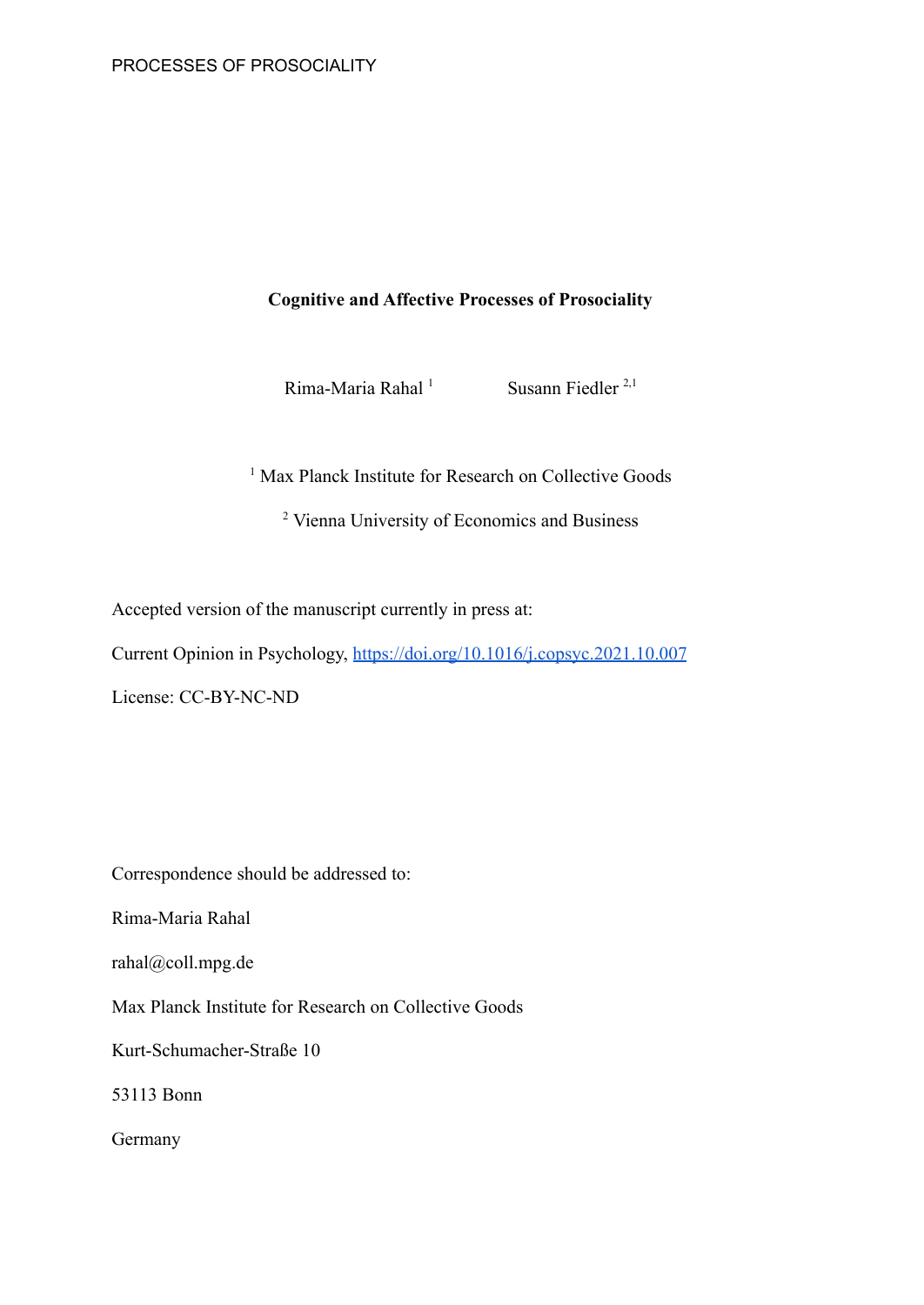## Abstract

One piece of the puzzle to prosocial behavior is understanding its underlying cognitive and affective processes. We discuss how modeling behavior in social dilemmas can be expanded by integrating cognitive theories and attention-based models of decision processes, and models of affective influences on prosocial decision-making. We review theories speaking to the interconnections of cognition and affect, identifying the need for further theory development regarding modeling moment-by-moment decision-making processes. We discuss how these theoretical perspectives are mirrored in empirical evidence, drawn from classical outcome-oriented as well as contemporary process-tracing research. Finally, we develop perspectives for future research trajectories aiming to further elucidate the processes by which prosocial decisions are formed, by linking process measures to usually unobservable cognitive and affective reactions.

*Keywords: prosociality, social preferences, cognition, affect, process*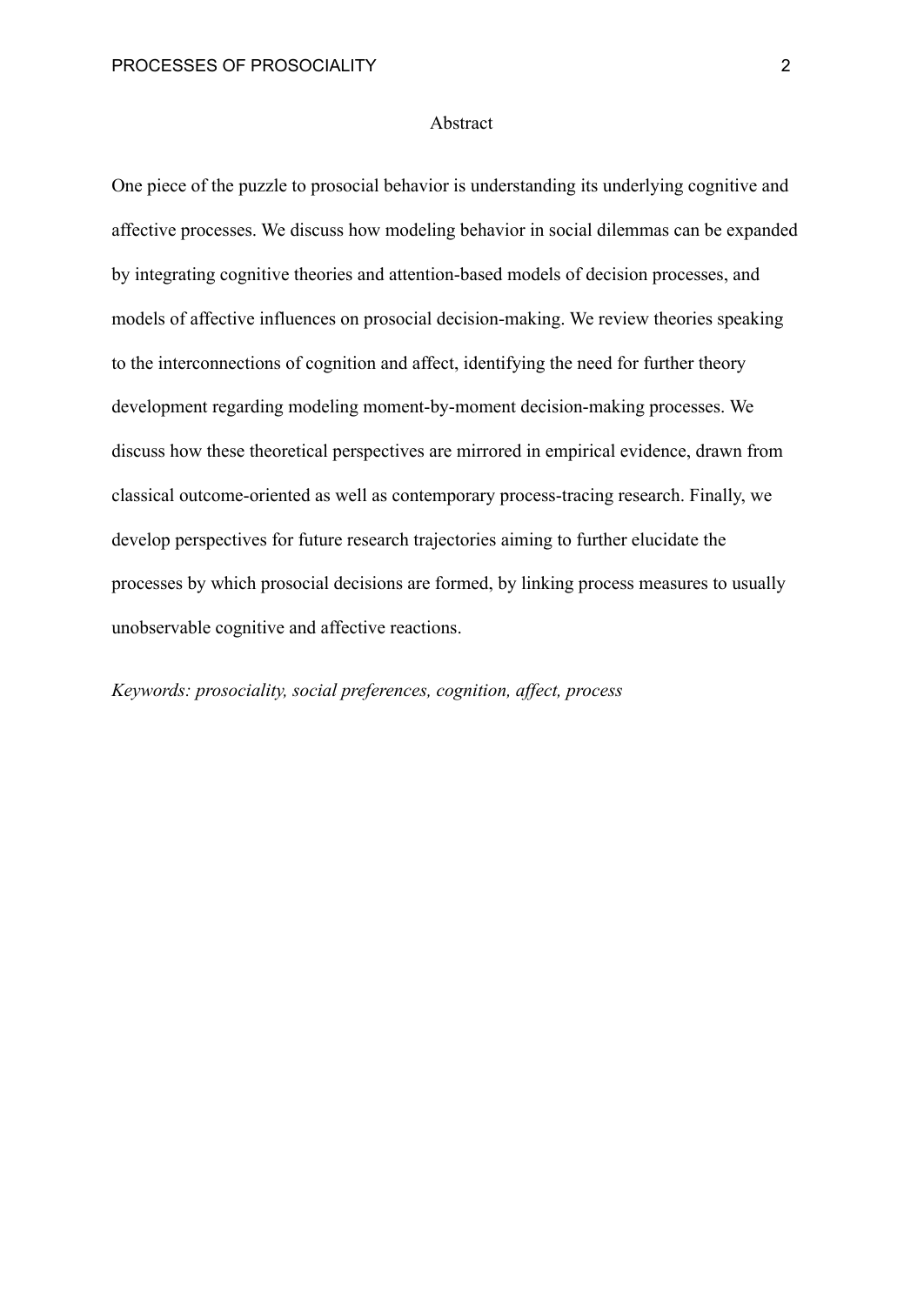## **Cognitive and Affective Processes of Prosociality**

Individual behavior in a plethora of pressing societal challenges, ranging from taking action to stop climate change, removing inequalities in global health, and becoming an antiracist ally, can be abstractly described as prosocial decision behavior in social decision problems. This class of decision problems involves a trade-off between self-interest and taking into account the interests of others affected by the decision-maker's choices : decision-makers decide whether to prioritize their own outcomes, or to behave prosocially and (also) benefit others, potentially at a cost to themselves. Because the consequences of decisions in social decision problems loom large and are embedded in one's subjective mental representation of social norms, expectations, and other social concerns [1,2], these decision problems trigger an intricate mix of cognitive and affective processes while decision-makers make up their mind about what to do. Decision-makers cognitively engage with the decision setting to construct a mental representation of the situation and their preferences over the alternatives to choose from. Social decision problems can also spark affective engagement with the decision situation, for instance because they can make decision-makers feel good about helping, or trigger shame by touching on decision-makers' social image through reputation concerns, and guilt by touching on their self-image through involving moral convictions and core values about fairness and helping. At the same time, cognitive and affective processes can influence each other, for instance when decision-makers avoid informing themselves about specific features of the decision problem to protect themselves from potentially feeling guilty for not behaving prosocially. Therefore, studying the cognitive and affective processes by which decision-makers arrive at their choices to prioritize their own interests or to behave prosocially promises an improved understanding of prosocial behavior [3-5]. Such an intimate understanding of the decision processes is needed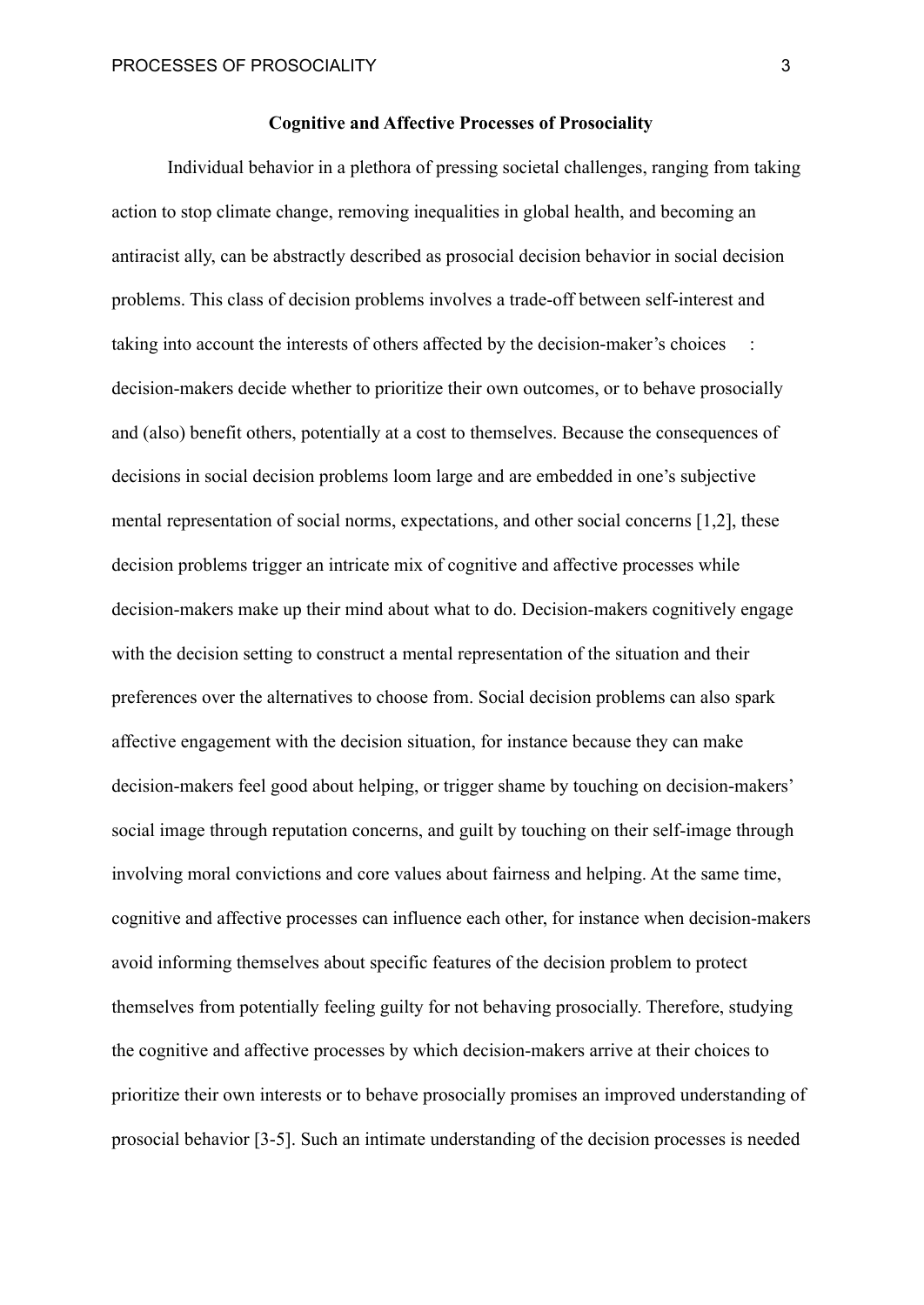to design effective interventions fostering prosocial societal interactions and averting behavior with harmful consequences for others.

However, research in the area of prosociality has so far largely missed out on investigating the underlying processes of decision behavior in social dilemmas, instead focusing primarily on decision outcomes [6]. Drawing inferences about the way how decisions are made from classical outcome-focused behavioral research, however, requires carefully calibrated designs and can nevertheless be muddled by perturbations of the decision process through the design itself [7]. Similarly, introspective (post-hoc or ad-hoc) self-reports are limited in the conclusions they allow with regard to moment-by-moment cognitive and affective processes [7]. Instead, using fine-grained and unobtrusive process measures, such as response time measurements, measurements of eye gaze revealing information search elaborateness and strategies, measurements of mouse cursor movements indicating the degree to which decision-makers were torn between the options, or facial expressions of emotions (for comprehensive method reviews see Mauss and Robinson [8], and Schulte-Mecklenbeck et al. [9]), facilitates a more nuanced understanding of the complex cognitive and affective processes ongoing while decision-makers make up their minds. To highlight the potential for understanding prosocial decision-making better by employing a process perspective, we review the literature on cognitive and affective processes of prosociality, drawing on theoretical perspectives on (decision-making) processes as well as on process data captured via state-of-the-art process tracing methods.

## **Cognitive Processes of Prosociality**

Building on rational choice theory, behavioral economic models of prosocial decision-making assume that individuals maximize utility, i.e., the satisfaction derived from the choice they make, as a function of individuals' social preferences (i.e., their preferences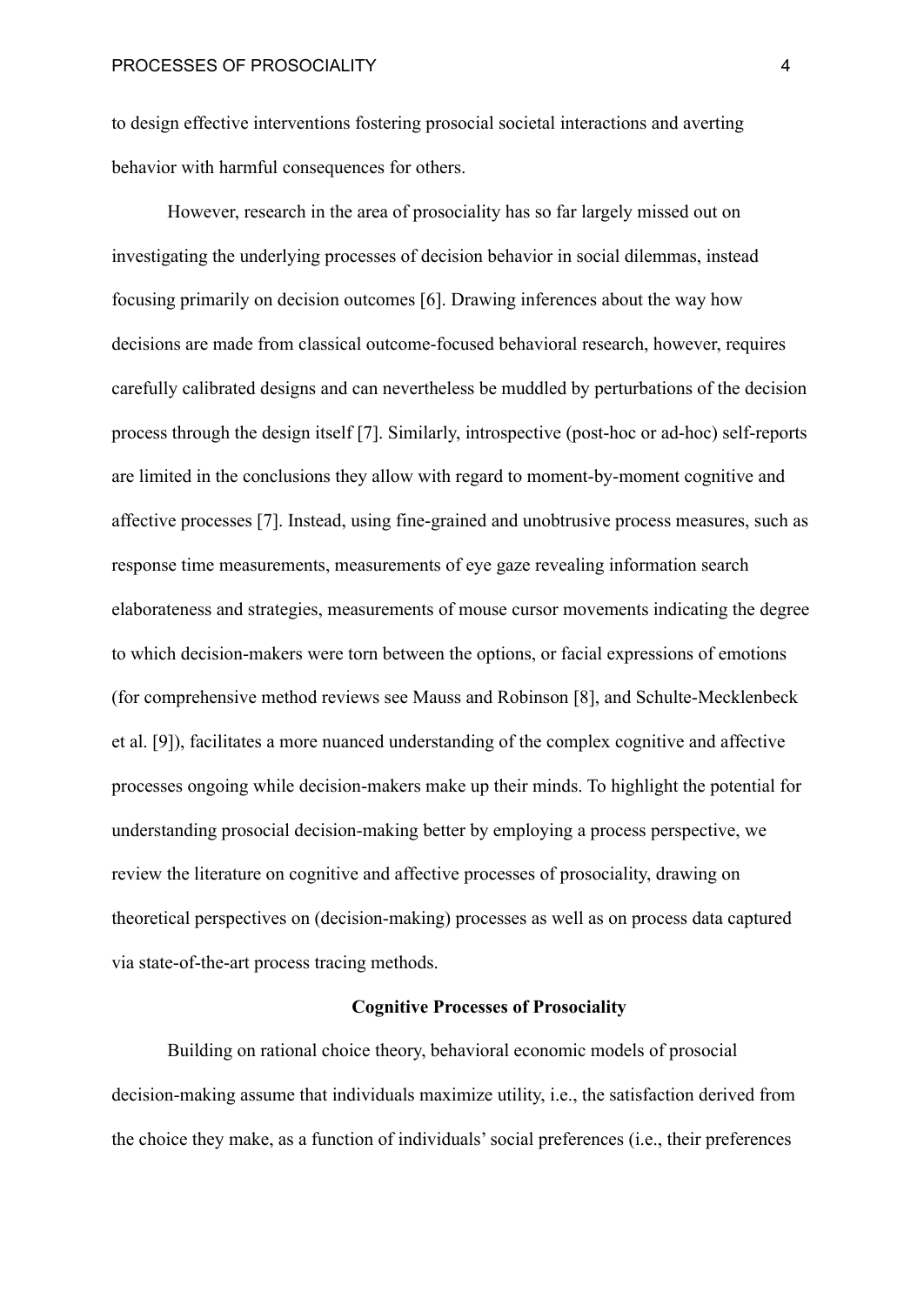over the decision alternatives as they relate to outcomes for themselves and others), the decision context, and the interaction **between preferences and context**. Such outcome-focused theories posit that decision-makers behave "as if" they were weighing their own interests against those of others affected [10-13]. While these theories, therefore, make basic predictions about what decisions people make, they fall short of modeling the decision processes as they unfold in the seconds during which the choice is made. Going beyond "as if", broader process models originally developed in the context of perception research allow a description of the computational steps undertaken to form prosocial decisions. The most prominent class of such theories, sequential sampling models, posits that decision-makers acquire information sequentially and decide after having accumulated a sufficient amount of evidence in favor of one of the options [14]. Evidence suggests that general sequential sampling models of decision processes, such as attentional drift diffusion models [15,16], also apply to value-based decisions such as prosocial decision-making [17,18]. One extension, the gaze-informed attentional drift diffusion model, posits a bidirectional relationship of attention and value, suggesting that **individuals'** social preferences determine how visual attention is deployed to inform the decision, but also that the extent of attention allocated to features of the decision problem feeds back into preference construction, amplifying the value of fixated attributes moment-by-moment [19]. In support of these theoretical perspectives, recent empirical evidence suggests that information about one's own outcomes, others' outcomes, and about fairness is sampled to construct one's current social preference over the available alternatives at each moment of the decision process [19].

Decision-makers' chronic social preferences differentially determine their information search behavior [20], with more prosocial decision-makers investing more effort into informing their decisions and attending more to others' outcomes than comparatively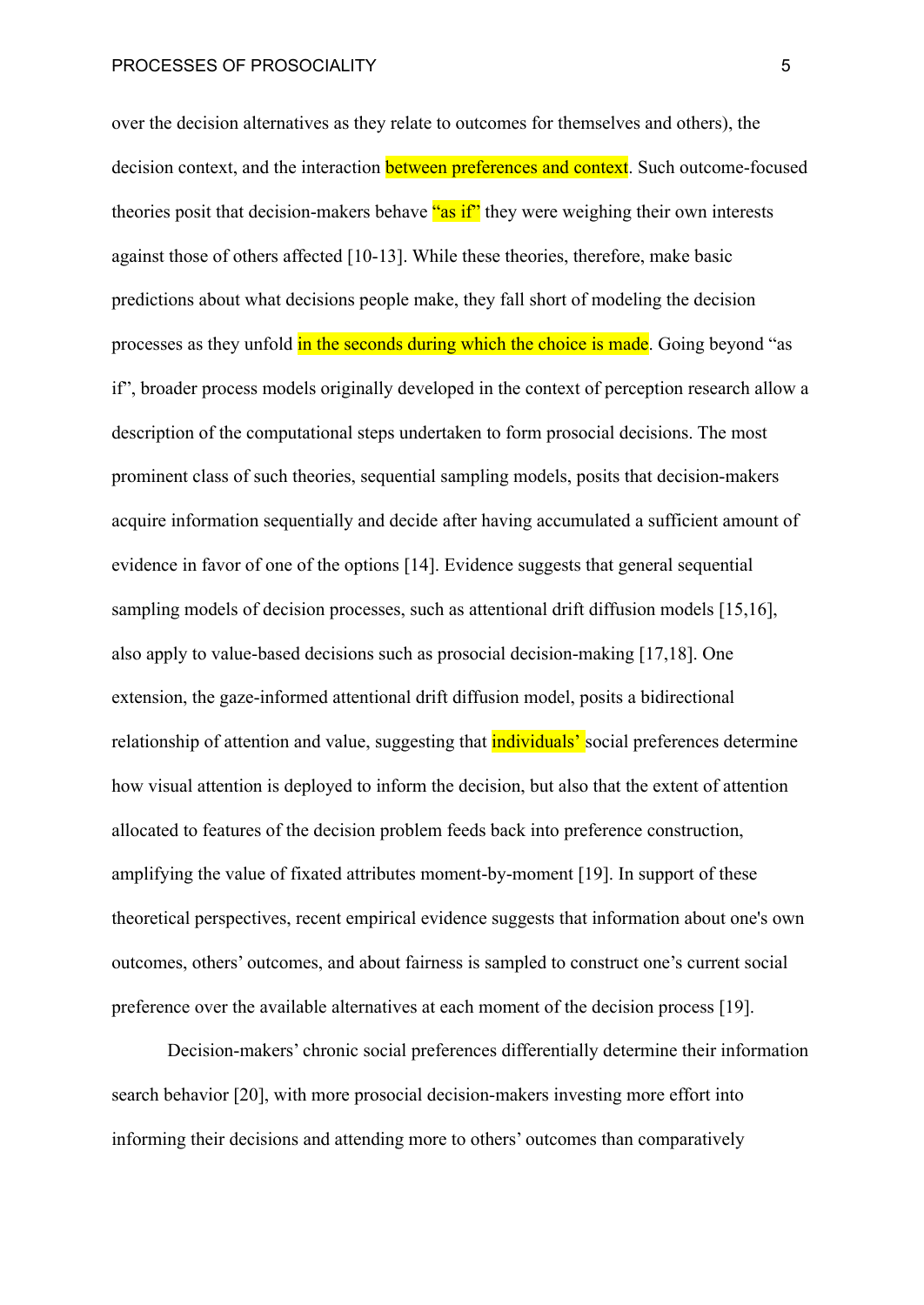individualistic decision-makers [21-23]. Extending this interindividual differences perspective, Konovalov and Krajbich [24] recently showed that the strength of individuals' social preferences over different constellations of decision outcomes is mirrored in response times: When decision-makers had strong prosocial or individualistic preferences for one alternative, choices were faster than when these decision-makers were indifferent, i.e., when they lacked a clear preference for one alternative over another. Laypersons correctly infer from such short decision times that decision-makers have strong preferences and condition their respective behavior [25,26]. Moreover, features of the decision situation, such as time pressure [19], the decision frame (e.g., gains vs. losses in Fiedler & Hillenbrand [27]), or whether the decision has consequences for in- or outgroup members [28], affect the deployment of visual attention to own vs. others' outcomes as well as information processing effort and subsequent prosocial decision behavior.

Finally, differentially deployed attention is not only a by-product of the prosocial decision-making process, but also causally influences subsequent choices: Directing decision-makers' visual attention towards others' outcomes (vs. own outcomes) has been shown to increase prosociality (but holds only under certain boundary conditions [19,29,30]; see Fosgaard et al. [31] for a recent application to cheating).

Taken together, first evidence on the moment-by-moment cognitive processes of prosocial decision-making shows that cognition and choices are related, and that taking a perspective of interindividual differences is necessary to understand the underlying mechanisms of social decision-making (see Thielmann et al. [32] for a similar argument on the choice-level).

## **Affective Processes of Prosociality**

As for cognition, "as if" models of affect in prosocial decision-making have been developed based on economic models of decision behavior. Classically, the theory of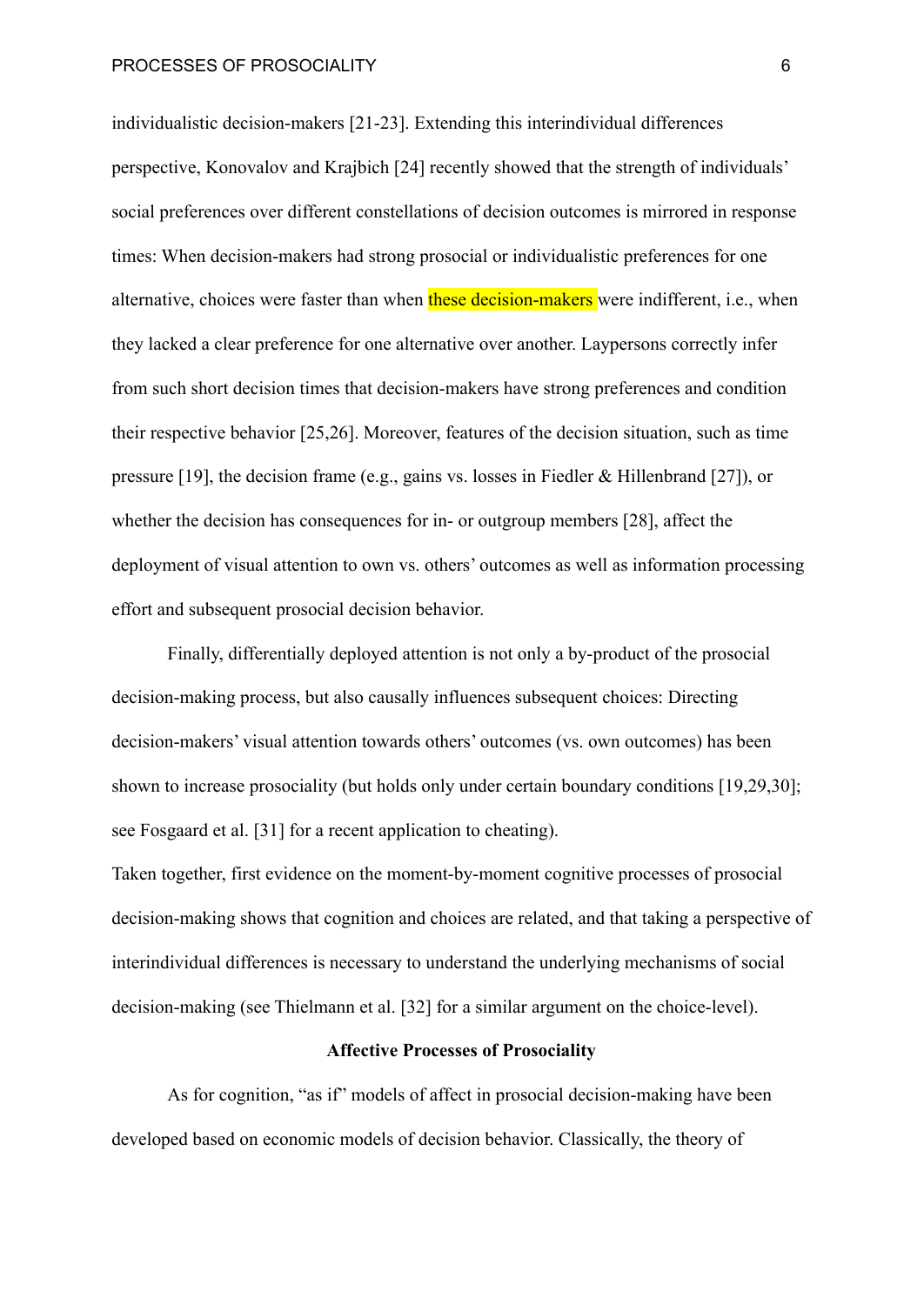warm-glow giving holds that decision-makers derive rewarding, positive affect from making prosocial decisions, the anticipation of which is integrated in their utility function [34] (for a recent empirical investigation, see Ottoni-Wilhelm et al. [35]). This means that people may also have obtaining the pleasant buzz of doing something good in mind when deciding whether to behave prosocially. However, theoretical developments regarding affective processes have so far not been extended to match the temporal resolution achieved in their cognitive counterparts.

Empirically, prosocial behavior has often been linked to experiencing positive affect [35-41]. Recent evidence comes from large-scale surveys [42,43], but also from studies providing causal evidence by inducing a prosocial mindset [44], affect itself [45] or studies recording facial expressions of happiness [46]. Yet these results appear to mismatch findings that decision-makers who are feeling good respond less prosocially to donation appeals than decision-makers who are feeling bad, because people in a good mood may anticipate or experience their good mood being ruined, for instance by a heartbreaking appeal to help [47,48]. A better understanding of the underlying processes is needed to reconcile such mixed findings.

Empirical evidence more narrowly focusing on the affective processes unfolding during prosocial decision-making is sparse. Even though methods such as facial expressions recordings [46] or skin conductance responses [49] are, in principle, suitable for tracking affective processes over the course of the decision process, data tends to be collapsed and only compared between conditions instead of leveraging the available temporal resolution to analyze moment-by-moment observations. Future research could leverage the full potential of comparing moment-by-moment affective developments to predict and explain decision outcomes in general and prosocial behavior in particular.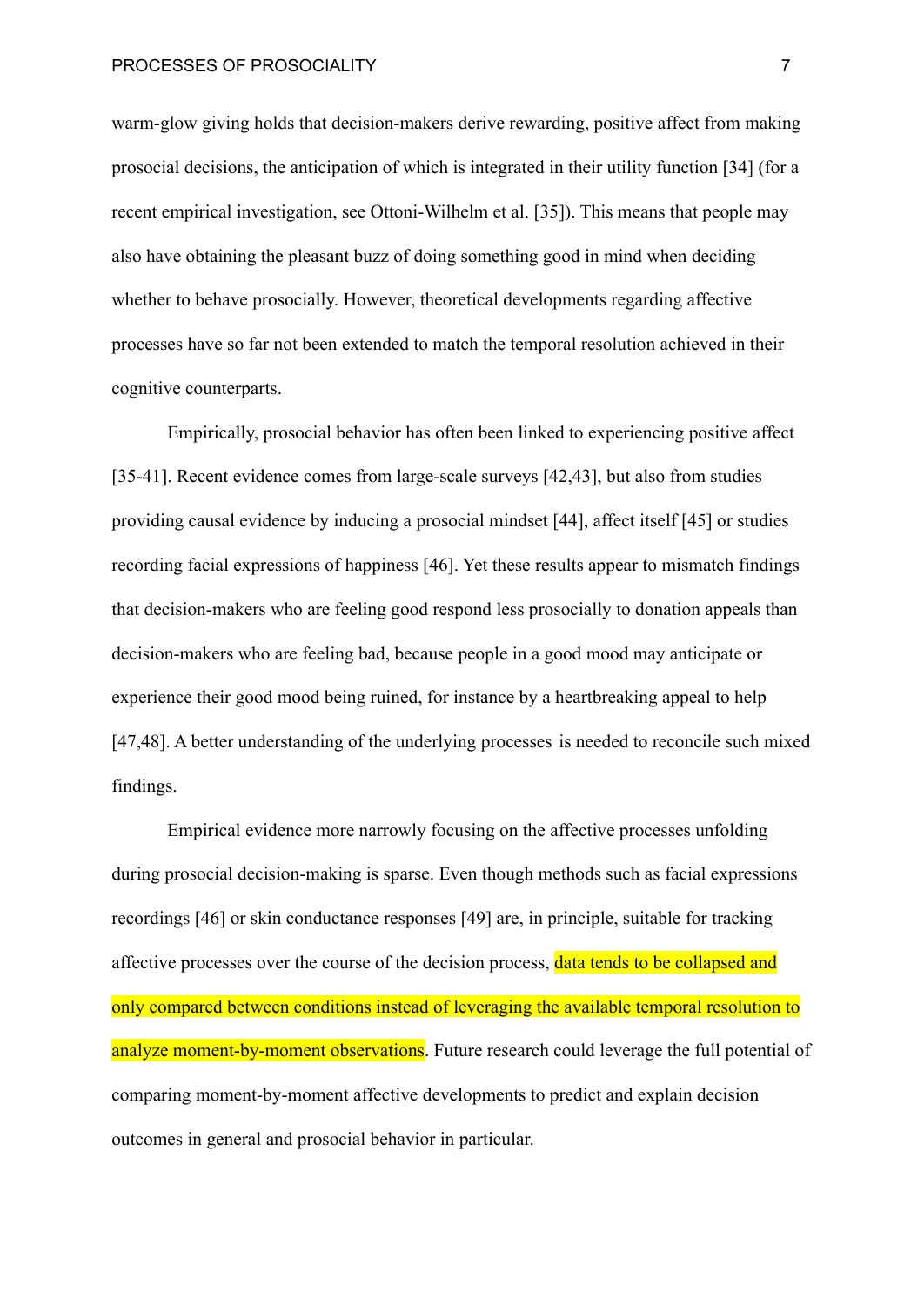Taken together, understanding affective processes of prosocial decision-making necessitates more theory development on a higher temporal resolution, as well as more clearly operationalized dependent variables. The development of measures of affective processes is still ongoing. Some measures such as skin conductance recordings or pupillometry fall short of revealing affect itself, instead only capturing arousal. These measures do not capture valence and may therefore be lacking in specificity. Other measures, such as recordings of facial expressions or facial muscle activation, as well as affective thermal responses of the face, are argued to be more specific to different types of affect, but are nevertheless hotly debated (for a critical discussion, [see Mauss and Robinson \[8\]\).](https://www.zotero.org/google-docs/?qBcbi6) In addition, the literature on moment-by-moment affective processes is largely missing the interindividual differences perspective prominently applied regarding cognitive processes.

## **Intersection of Cognition and Affect**

The literature on prosocial decision-making has only begun to consider links between cognitive and affective processes and the subsequent decision behavior. Consequently, the interconnection between cognition and affect has also received little attention.

From a theoretical perspective, in Simon's [50] theory of affect and cognition, the role of affect is to interrupt and redirect the cognitive process in response to evolving needs. Theories in the vicinity of the general dual-process view of decision-making, distinguishing intuitive cognitive processing from deliberate processes [51-53], tend to assume that affective influences on behavior primarily co-occur with limited cognitive processing [54]. Applied to the context of prosocial decision-making, the social heuristics hypothesis, positing that prosocial behavior is an intuitive behavioral tendency while selfish choices require more deliberation [55], however, makes no specific predictions about the role of affect in the decision process.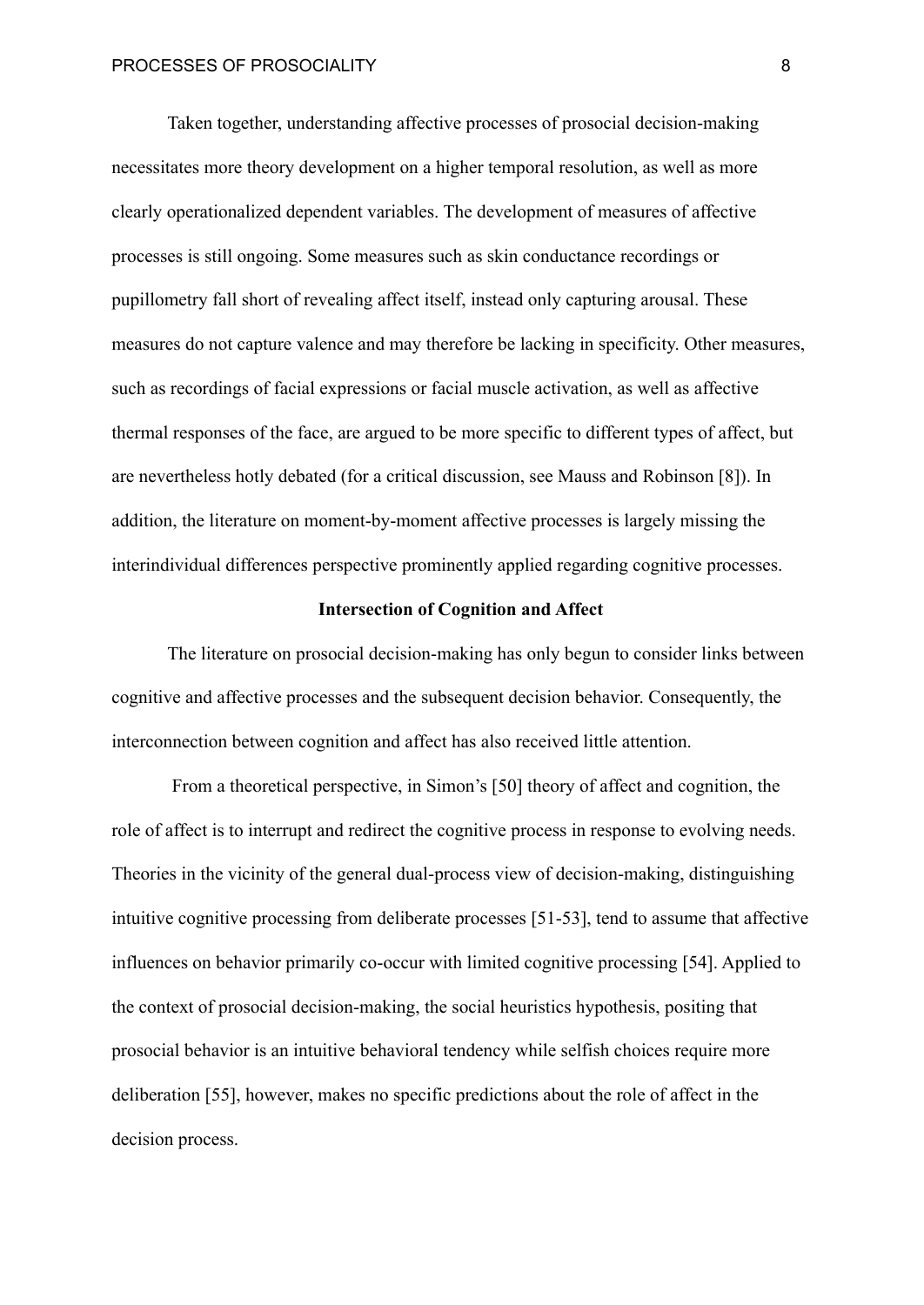In other general models of cognition and affect, cognitions have been modeled to act on or precede affective processes (for a recent review, see Oatley and Johnson-Laird [56]), and vice versa, affect has been modeled to act on cognitive processes (for reviews, see Bless and Fiedler [57], as well as Mitchell and Phillips [58]). Theories on the influence of affect on cognition can be summarized in three categories. First, the affect-as-information account posits that positive affective states invite broader and heuristic processing, while negative affective states engage processors in more deliberated, concrete processing (for recent reviews, see Bless and Burger [59], as well as Vanlessen et al. [60]). Second, theories appealing to cognitive load [61,62] posit that affect generally hampers cognitive processes by depleting cognitive resources. Third, the mood-as-facilitator perspective [63] argues that executive functions are facilitated by positive affective states through increased mental flexibility.

Empirical studies investigating the effect of cognition on subsequent affect present first evidence that broader, more global attention increases positive affect [64-66]. The literature on affect regulation suggests that information processors may strategically boost their affective states by selectively allocating attention to suitably affectively charged stimuli (for a review, see Gross [67]).

Testing the three models of the affective influence on cognition reveals mixed evidence. While some studies show a positive correlation between negative mood and information search as well as processing effort [68-70], others present contrary evidence that positive mood boosts processing [71,72]. Research investigating the effect of affect on attentional shifts within the process shows that attention is drawn towards affect-congruent stimuli [73,74] (for a recent meta-analysis in clinical samples, see Suslow et al. [75]).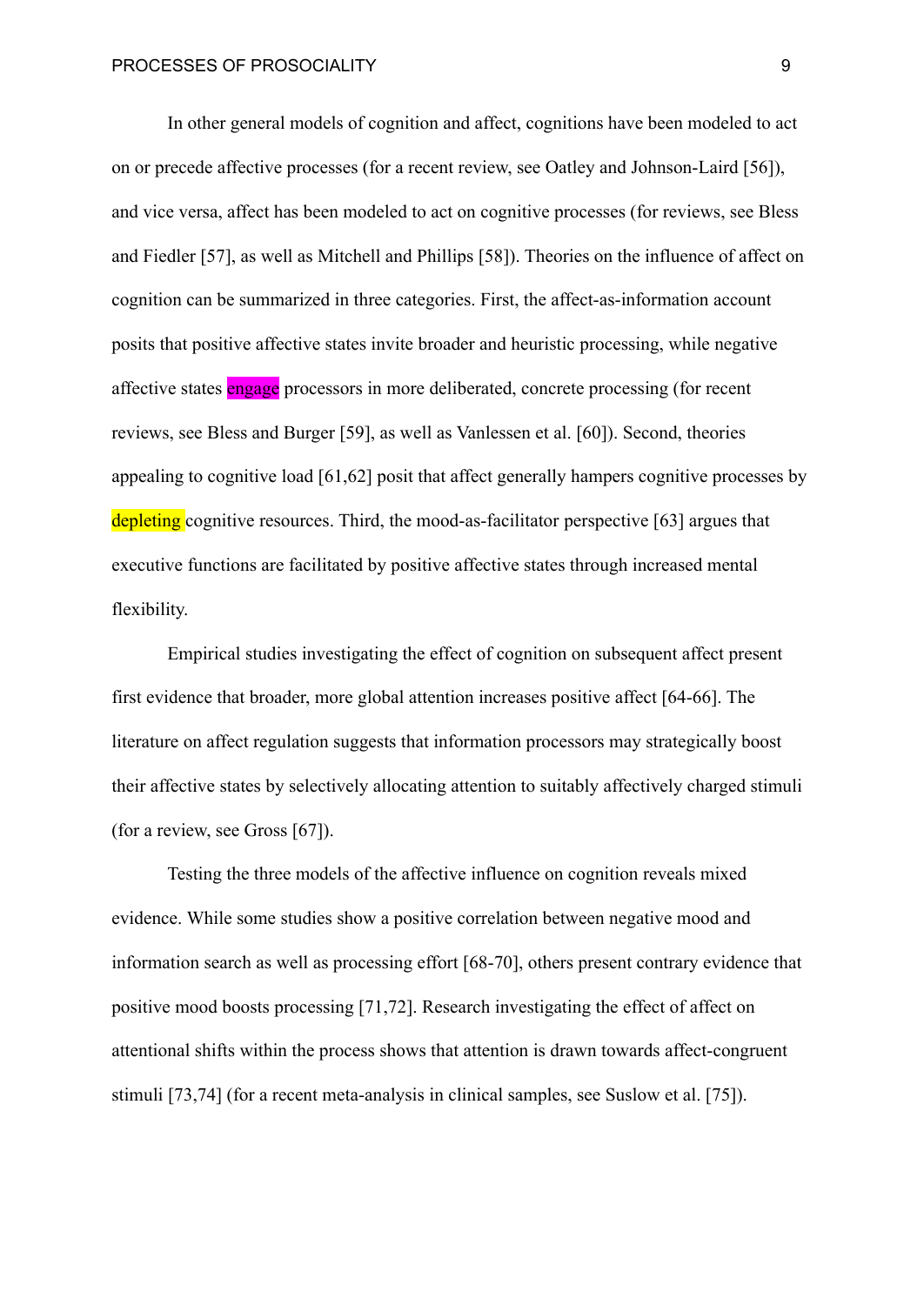Applications studying the interplay of cognition and affect in the context of prosocial decision-making are largely lacking, but Bebko et al. [76] recently provided first indications that visual attention to affectively laden donation appeals was modulated by self-reported affect, and that the observed gaze characteristics predicted subsequent recommendation to donate. Taken together, this evidence suggests that the link between cognition and affect is crucial to understand the underlying decision-making process. However, the theoretical developments on the interaction of cognition and affect largely lack the fine-grained predictions of moment-by-moment theories of decision processes.

## **Future Perspectives**

In 1967, Simon [50] wrote that "[i]nformation-processing theories [...] have generally been silent on the interaction of cognition with affect" (p. 29). Since then, much research has been devoted to demonstrating that cognitions and affect shape human behavior generally, and prosocial behavior specifically. Nevertheless, an overarching, integrative theoretical model about the specific, moment-by-moment cognitive and affective processes, and their interplay in prosocial decision-making still needs to be developed. The context of prosocial decision-making is especially ripe for such an integrative and fine-grained model because prosocial decisions not only require cognitively engaging in trade-offs between prioritizing own vs. others' outcomes, but also trigger affective engagement with the decision setting because of their social embeddedness. Jointly modeling cognitive and **affective** decision processes could give a more holistic impression of the specific representations of the decision situation that decision-makers hold in mind. Especially when overt behavior is limited to choosing one of few alternatives, making the same choice misleadingly suggests that these choices are fueled by the same underlying processes. Understanding the antecedents of these overtly equivalent choices, however, can unearth surprising differences in how these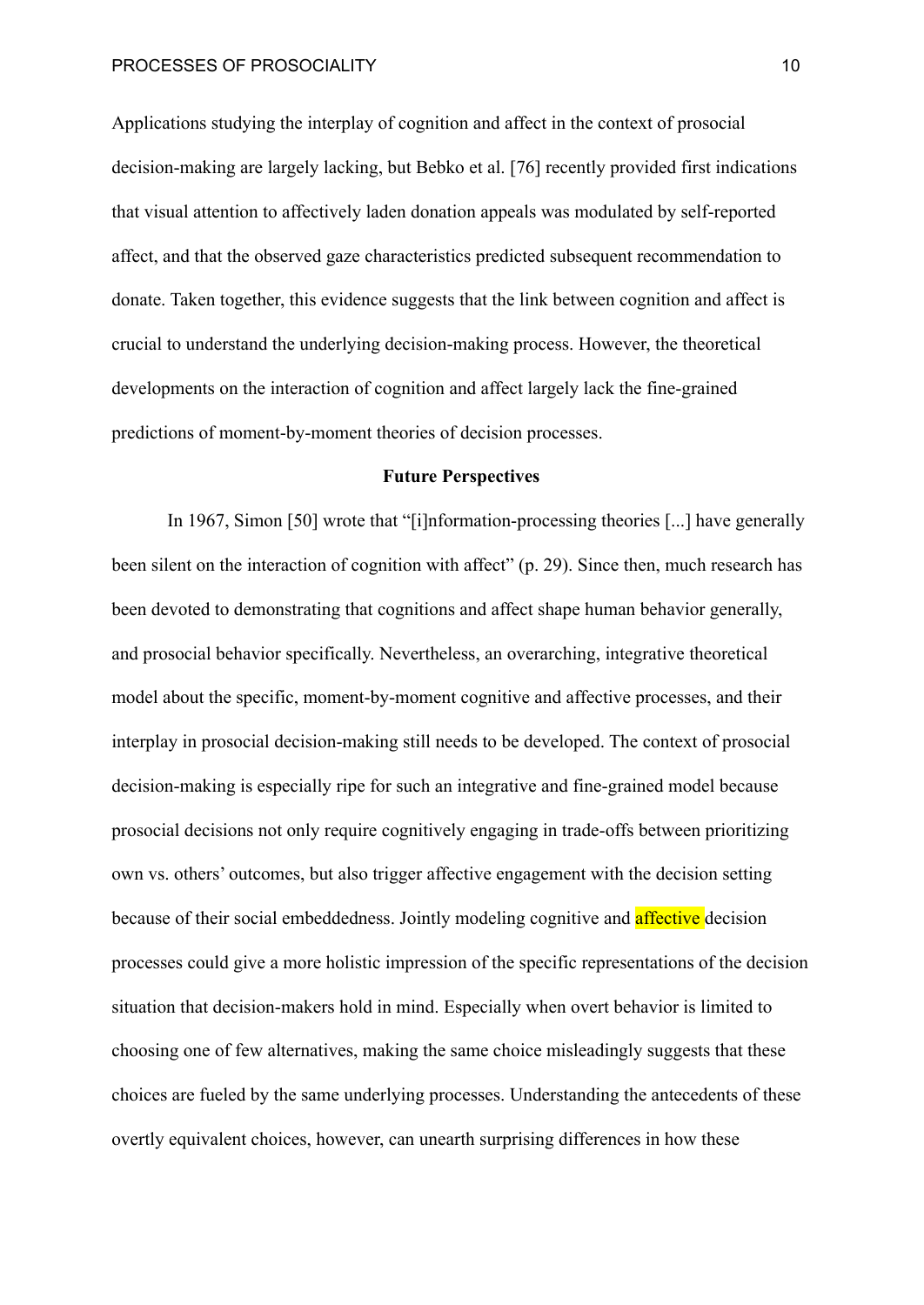PROCESSES OF PROSOCIALITY **11** and 11 and 11 and 11 and 11 and 11 and 11 and 11 and 11 and 11 and 11 and 11 and 11

decisions are reached. Considering in detail how affect and cognition dynamically shape the processes of prosocial decision-making also offers an opportunity to resolve the inconsistencies and gaps still apparent in the existing literature regarding the relation of affect and prosocial behavior, regarding the cognitive operations involved in making selfish and prosocial choices, and the interplay of affect and cognition.

Given the development of an integrative model of prosocial decision-making, a number of exciting avenues for future research would open up. Research could address questions regarding the stability and universality, or the constructed nature of decision preferences [78] in social dilemmas. Another line of research could focus on how the complex interconnections of interindividual differences relating cognition (e.g., conscientiousness, need for cognitive closure), affect (e.g., emotional sensitivity, hedonism) and prosociality (e.g., social value orientation, honesty-humility) play out in fine-grained process measurements. For instance, is the experience of affect in social dilemmas conditional on decision-makers' prosociality? Comparing decision-makers who are more sensitive to experiencing affect to more stoic decision-makers, do the former cognitively engage with the decision situation differently and consequently make different choices than the latter? Further, the context of the decision setting could warrant closer investigation, offering an improved understanding of the conditions under which the relative influence of affect and cognition on the decision process changes. For instance, time pressure or a social high-risk-high-reward situation could boost how affective influences on the decision to behave prosocially unfold during the decision-making process.

An improved understanding of the heterogeneity and context-dependence of cognitive and affective processes, their interactions and their antecedents can subsequently be channeled into tailored interventions acting specifically on the prosocial decision-making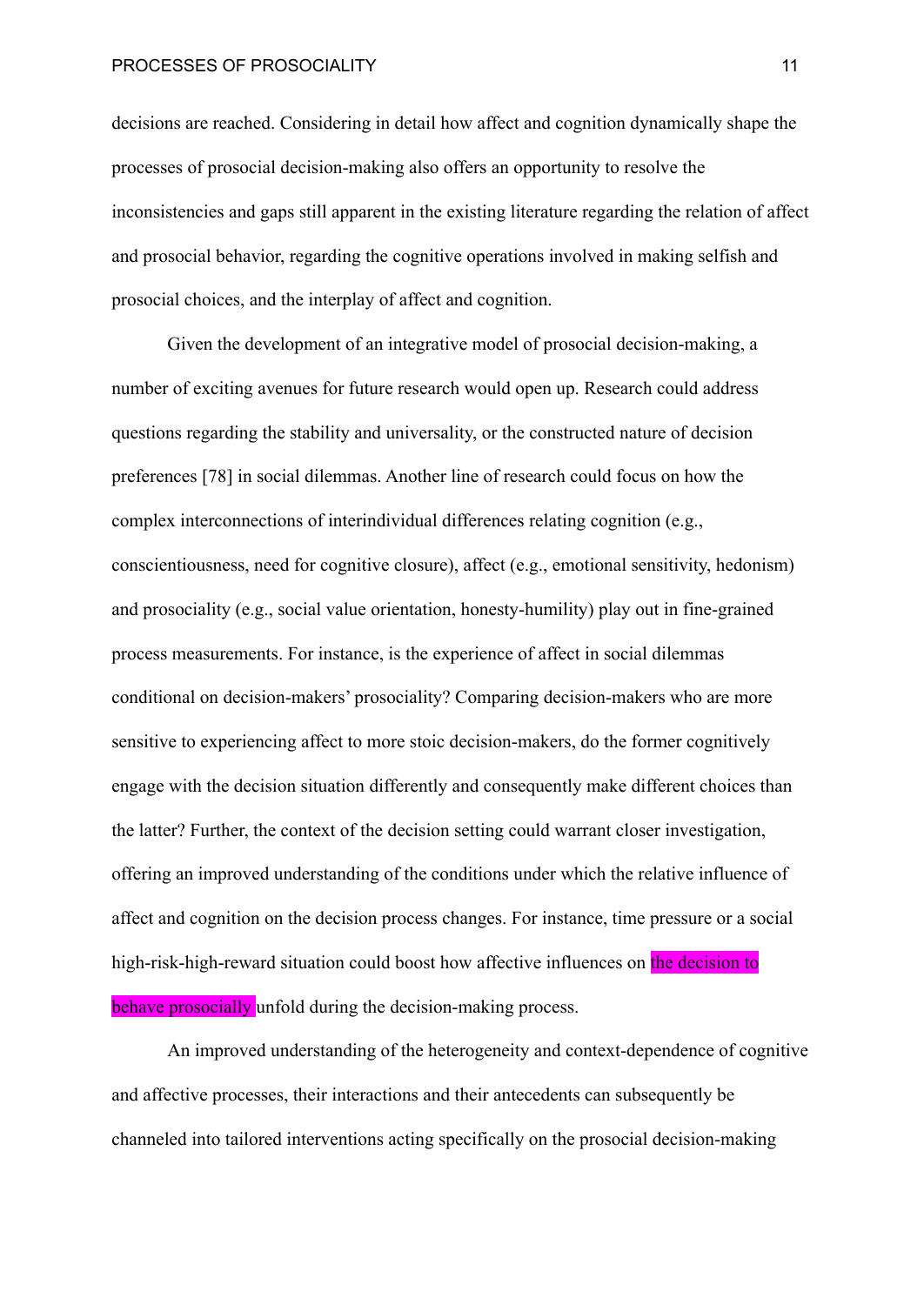process itself, spilling over into behavioral consequences. Developing such interventions through the lens of social dilemmas, in turn, can help face the complex social challenges which require individual decision-makers to consider how their choices will affect others.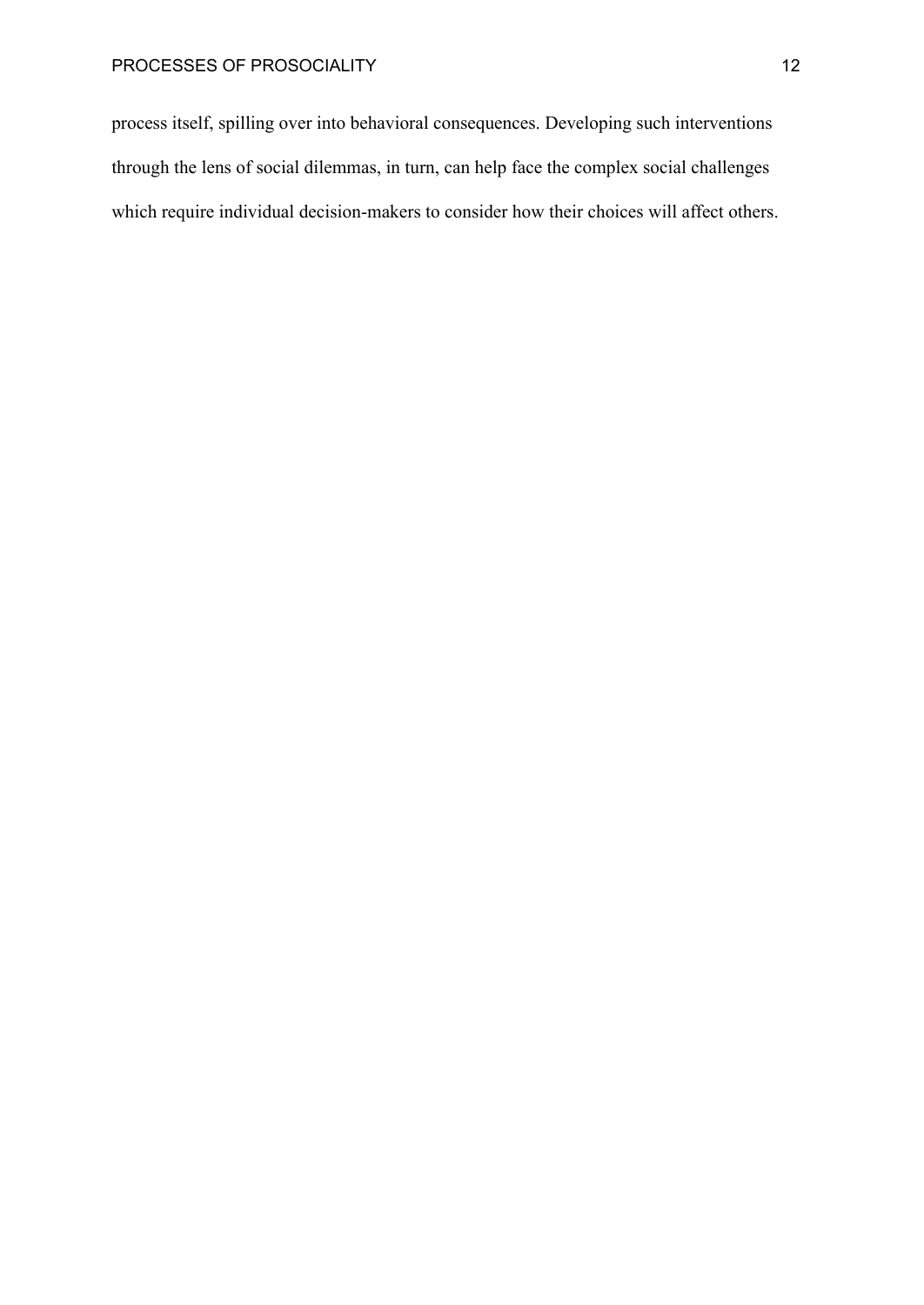## References

*Papers of particular interest have been highlighted as:*

*\*of special interest \*\*of outstanding interest*

- 1. Pletzer, J. L., Balliet, D., Joireman, J., Kuhlman, D. M., Voelpel, S. C., van Lange, P. A.M., & Back, M. (2018). Social value orientation, expectations, and cooperation in social dilemmas: A meta–analysis. *European Journal of Personality, 32*(1), 62-83. <https://doi.org/10.1002%2Fper.2139>
- 2. van Dijk, E., & De Dreu, C. K. W. (2021). Experimental Games and Social Decision Making. *Annual Review of Psychology*, *72*(1), 415-438[.](https://doi.org/10.1146/annurev-psych-081420-110718) <https://doi.org/10.1146/annurev-psych-081420-110718>
- 3. Camerer, C. F., Loewenstein, G., & Prelec, D. (2004). Neuroeconomics: Why economics needs brains. *Scandinavian Journal of Economics*, *106*(3), 555-579. <https://doi.org/10.1111/j.0347-0520.2004.00377.x>
- 4. Krajbich, I., & Dean, M. (2015). How can neuroscience inform economics? *Current Opinion in Behavioral Sciences*, *5*, 51-57[.](https://doi.org/10.1016/j.cobeha.2015.07.005) <https://doi.org/10.1016/j.cobeha.2015.07.005>
- 5. \* Mrkva, K., Ramos, J., & van Boven, L. (2020). Attention influences emotion, judgment, and decision making to explain mental simulation. *Psychology of Consciousness: Theory, Research, and Practice*, *7*(4), 404-422. <https://doi.org/10.1037/cns0000221>

*Extensive and current review on the influence of attention on decision-making, broadly construed.*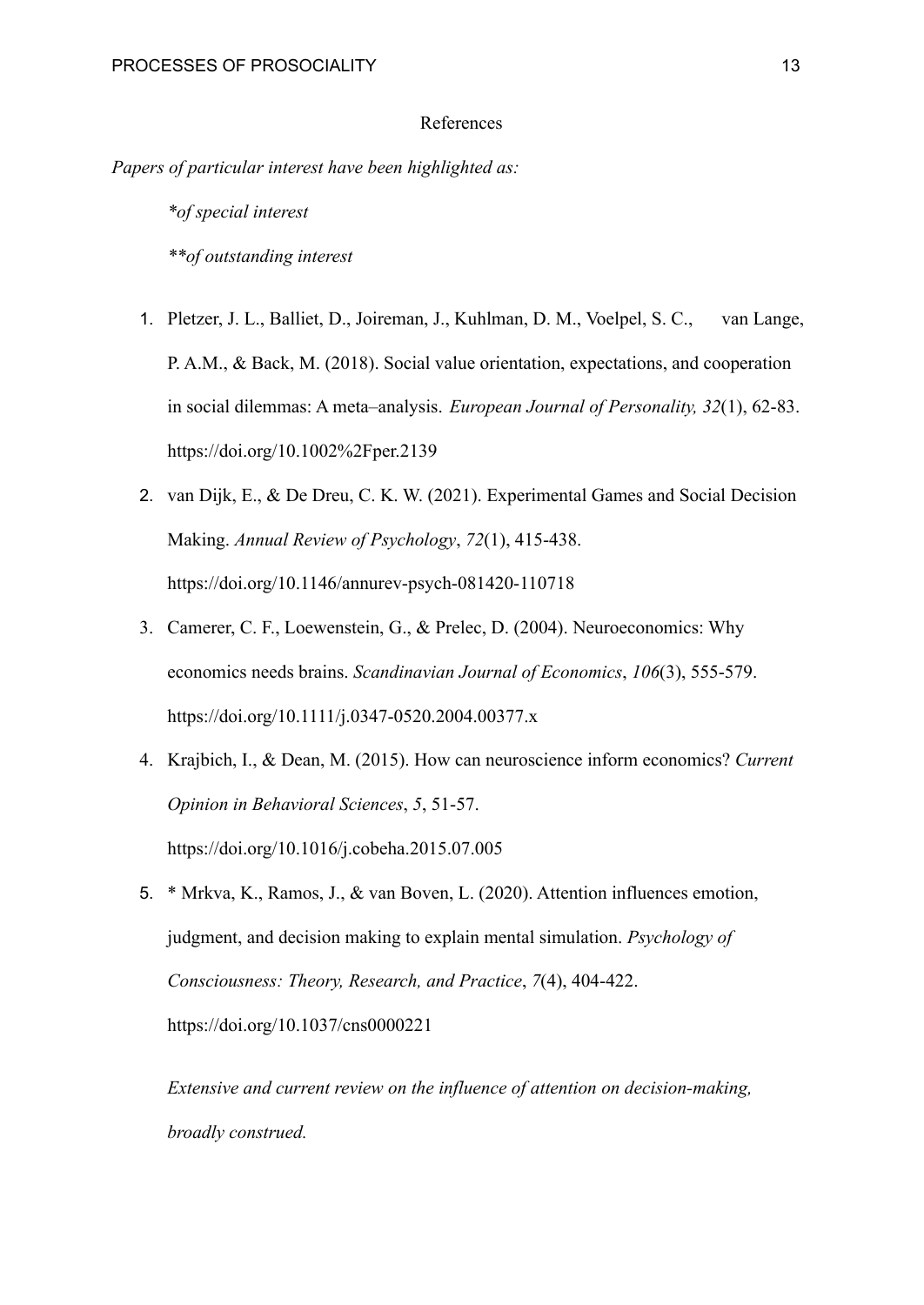- 6. Cooper, D. J., Krajbich, I., & Noussair, C. N. (2019). Choice-process data in experimental economics. *Journal of the Economic Science Association*, *5*, 1-13. <https://doi.org/10.1007/s40881-019-00075-z>
- 7. Rahal, R. M., & Fiedler, S. (2019). Understanding cognitive and affective mechanisms in social psychology through eye-tracking. *Journal of Experimental Social Psychology*, *85*, 103842. <https://doi.org/10.1016/j.jesp.2019.103842>
- 8. Mauss, I. B., & Robinson, M. D. (2009). Measures of emotion: A review. *Cognition & Emotion*, *23*(2), 209-237. <https://doi.org/10.1080/02699930802204677>
- 9. \* Schulte-Mecklenbeck, M., Johnson, J. G., Böckenholt, U., Goldstein, D. G., Russo, J. E., Sullivan, N. J., & Willemsen, M. C. (2017). Process-Tracing Methods in Decision Making: On Growing Up in the 70s. *Current Directions in Psychological Science*, *26*(5), 442-450. [https://doi.org/10.1177/0963721417708229](https://doi.org/%C2%AD10.1177/%C2%AD0963721417708229)

*Comprehensive methodological overview of process-tracing methods used to elucidate moment-by-moment processes of decision-making.*

- *10.* Liebrand, W. B., & McClintock, C. G. (1988). The ring measure of social values: A computerized procedure for assessing individual differences in information processing and social value orientation. *European Journal of Personality*, *2*(3), 217-230[.](https://doi.org/10.1002/per.2410020304) <https://doi.org/10.1002/per.2410020304>
- *11.* Fehr, E., & Schmidt, K. M. (1999). A theory of fairness, competition, and cooperation. *The Quarterly Journal of Economics*, *114*(3), 817-868[.](https://doi.org/10.1162/003355399556151) <https://doi.org/10.1162/003355399556151>
- *12.* Bolton, G. E., & Ockenfels, A. (2000). ERC: A theory of equity, reciprocity, and competition. *American economic review*, *90*(1), 166-193.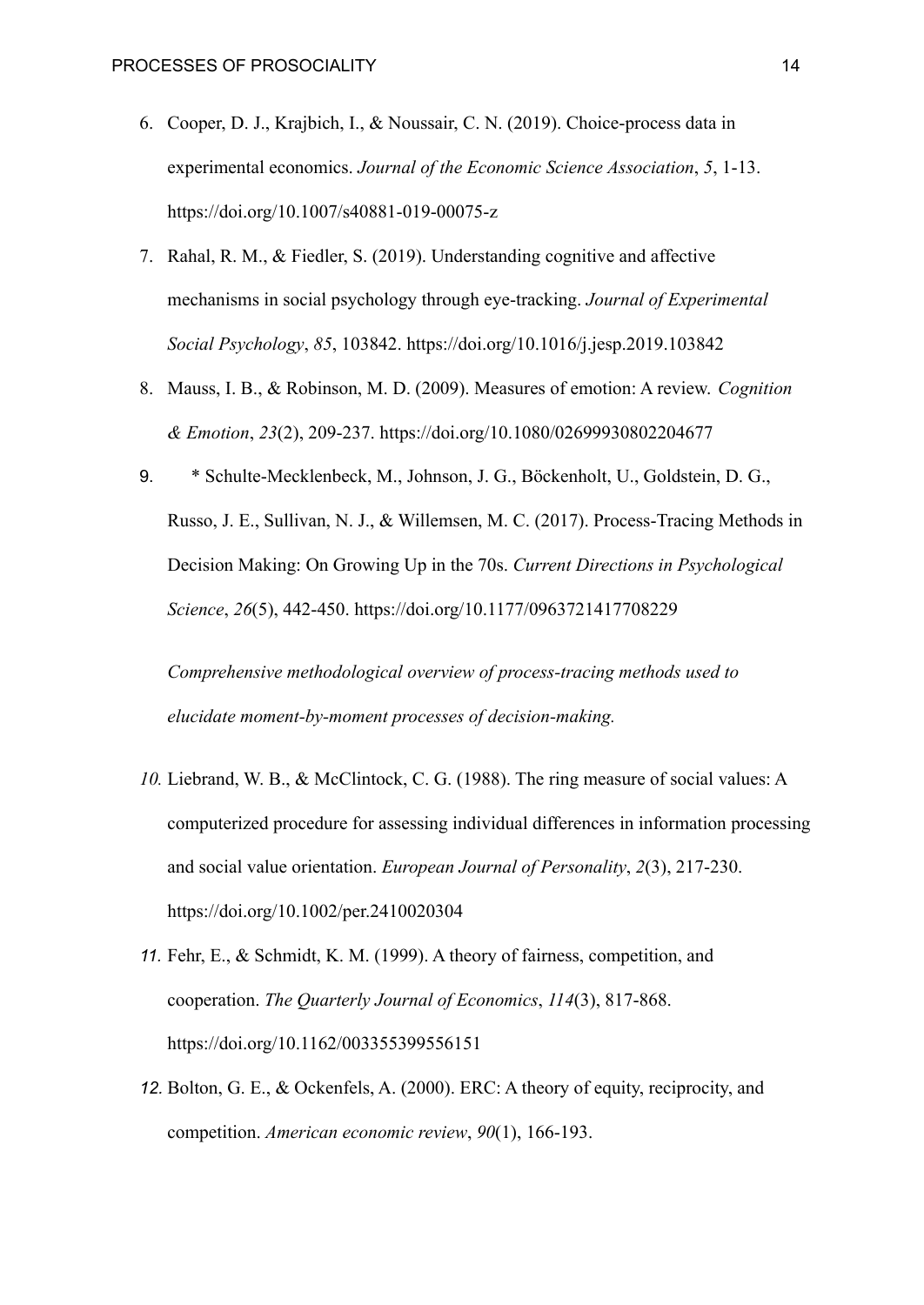<https://doi.org/10.1257/aer.90.1.166>

- *13.* Charness, G., & Rabin, M. (2002). Understanding social preferences with simple tests. *The Quarterly Journal of Economics*, *117*(3), 817-869[.](https://doi.org/10.1162/003355302760193904) <https://doi.org/10.1162/003355302760193904>
- *14.* Ratcliff, R., Smith, P. L., Brown, S. D., & McKoon, G. (2016). Diffusion decision model: Current issues and history. *Trends in cognitive sciences*, *20*(4), 260-281[.](https://doi.org/10.1016/j.tics.2016.01.007) <https://doi.org/10.1016/j.tics.2016.01.007>
- *15.* Krajbich, I., Armel, C., & Rangel, A. (2010). Visual fixations and the computation and comparison of value in simple choice. *Nature Neuroscience*, *13*(10), 1292-1298. <https://doi.org/10.1038/nn.2635>
- *16.* Krajbich, I., & Rangel, A. (2011). Multialternative drift-diffusion model predicts the relationship between visual fixations and choice in value-based decisions. *Proceedings of the National Academy of Sciences*, *108*(33), 13852-13857[.](https://doi.org/10.1073/pnas.1101328108) <https://doi.org/10.1073/pnas.1101328108>
- 17. Smith, S. M., & Krajbich, I. (2021). Mental representations distinguish value-based decisions from perceptual decisions. *Psychonomic Bulletin & Review, 28*, 1413-1422. <https://doi.org/10.3758/s13423-021-01911-2>
- *18.* \*\* Smith, S. M., & Krajbich, I. (2018). Attention and choice across domains. *Journal of Experimental Psychology: General, 147*(12), 1810-1826. [https://doi.org/10.1037/xge0000482](https://psycnet.apa.org/doi/10.1037/xge0000482)

*Demonstration of a domain-general link between attention and choices, which also includes results regarding prosocial decision-making.*

*19.* \* Teoh, Y. Y., Yao, Z., Cunningham, W. A., & Hutcherson, C. A. (2020). Attentional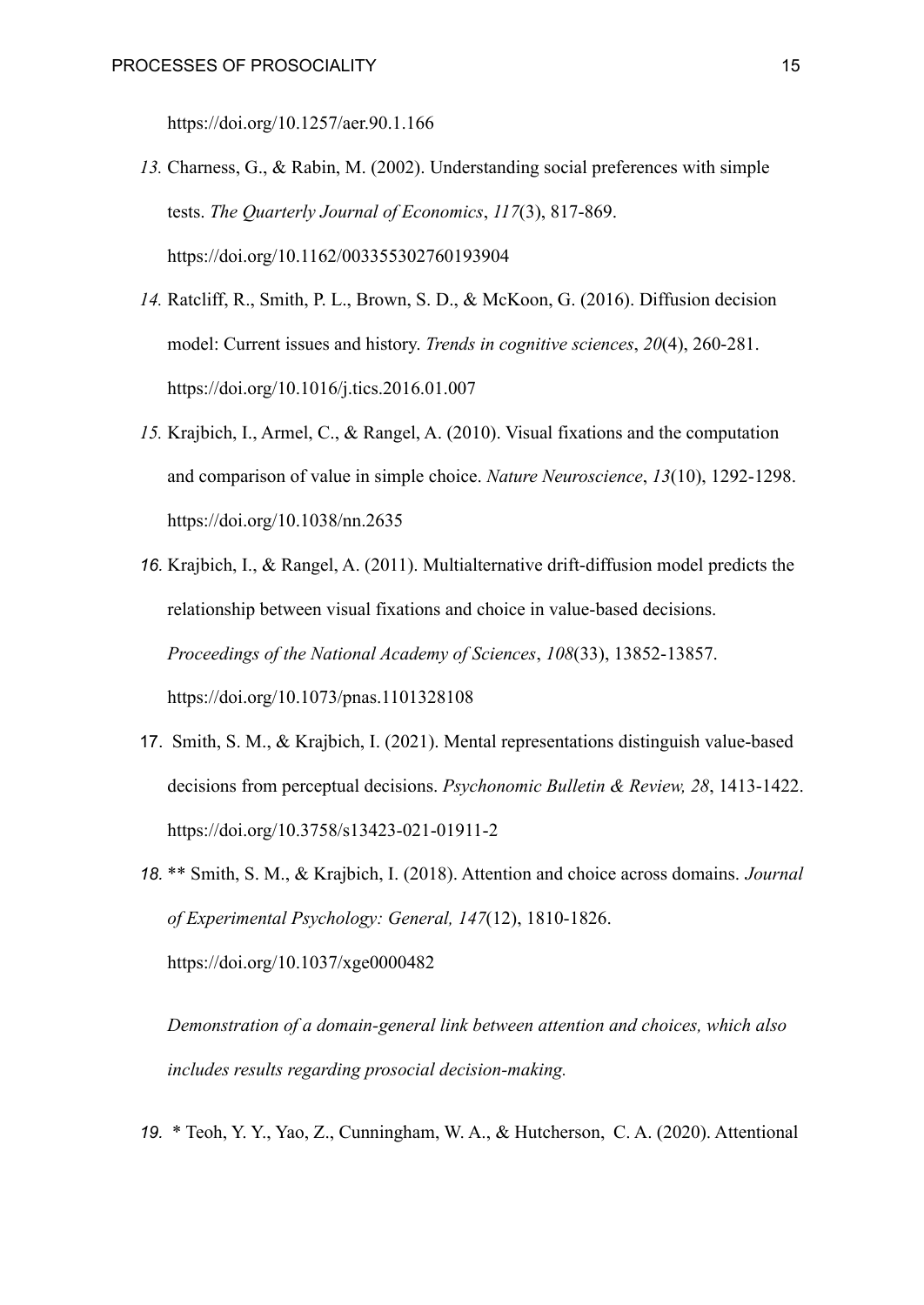priorities drive effects of time pressure on altruistic choice. *Nature Communications*, *11*, 3534[.](https://doi.org/10.1038/s41467-020-17326-x) [https://doi.org/10.1038/s41467-020-17326-x](https://doi.org/10.1038/%C2%ADs41467-020-17326-x)

*Extension of the attentional drift diffusion model to the context of social preferences, showing that social preferences bias initial attention, but that attention can also feed back into the value-construction process.*

- *20.* Jiang, T., Potters, J., & Funaki, Y. (2015). Eye‐tracking social preferences. *Journal of Behavioral Decision Making*, *29*(2-3), 157-168. <https://doi.org/10.1002/bdm.1899>
- *21.* Bieleke, M., Dohmen, D., & Gollwitzer, P. M. (2020). Effects of social value orientation (SVO) and decision mode on controlled information acquisition—A Mouselab perspective. *Journal of Experimental Social Psychology, 86*, 103896. <https://doi.org/10.1016/j.jesp.2019.103896>
- 22. Fadong, C. & Fischbacher, U. (2020). Cognitive processes underlying distributional preferences: A response time study. *Experimental Economics 23*(2), 421-446. <https://doi.org/10.1007/s10683-019-09618-x>
- 23. \*\* Fiedler, S., Glöckner, A., Nicklisch, A., & Dickert, S. (2013). Social value orientation and information search in social dilemmas: An eye-tracking analysis. *Organizational behavior and human decision processes*, *120*(2), 272-284[.](https://doi.org/10.1016/j.obhdp.2012.07.002) <https://doi.org/10.1016/j.obhdp.2012.07.002>

*Empirical demonstration utilizing eye-tracking that individual preferences determine cognitive processes (i.e., level of information search & processing extent and attention distribution) in strategic and unstrategic prosocial decision-making.*

24. Konovalov, A., & Krajbich, I. (2019). Revealed strength of preference: Inference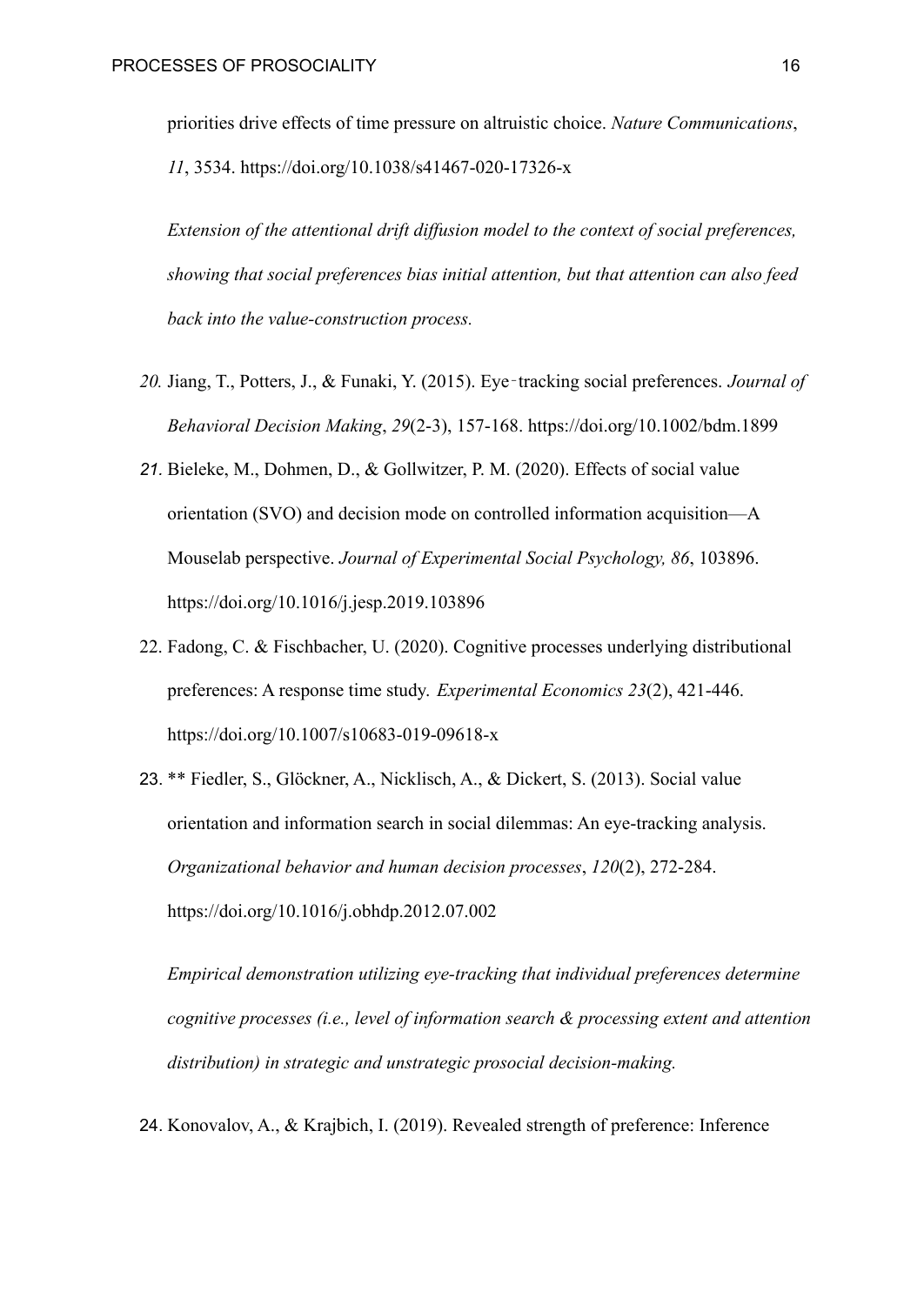from response times. *Judgment & Decision Making*, *14*(4), 381-394. <https://dx.doi.org/10.2139/ssrn.3024233>

- 25. Evans, A. M., & van de Calseyde, P. P. (2017). The effects of observed decision time on expectations of extremity and cooperation. *Journal of Experimental Social Psychology, 68*, 50-59. <https://doi.org/10.1016/j.jesp.2016.05.009>
- 26. Jordan, J. J., Hoffman, M., Nowak, M. A., & Rand, D. G. (2016). Uncalculating cooperation is used to signal trustworthiness. *Proceedings of the National Academy of Sciences, 113(31)*, 8658-8663. <https://doi.org/10.1073/pnas.1601280113>
- 27. Fiedler, S., & Hillenbrand, A. (2020). Gain-loss framing in interdependent choice. *Games and Economic Behavior*, *121*, 232-251[.](https://doi.org/10.1016/j.geb.2020.02.008) <https://doi.org/10.1016/j.geb.2020.02.008>
- 28. Rahal, R. M., Fiedler, S., & De Dreu, C. K. (2020). Prosocial preferences condition decision effort and ingroup biased generosity in intergroup decision-making. *Scientific reports*, *10*, 10132. <https://doi.org/10.1038/s41598-020-64592-2>
- 29. Ghaffari, M., & Fiedler, S. (2018). The Power of Attention: Using Eye Gaze to Predict Other-Regarding and Moral Choices. *Psychological Science*, *29*(11), 1878-1889. [https://doi.org/10.1177/0956797618799301](https://doi.org/10.1177/%C2%AD0956797618799301)
- 30. Newell, B. R., & Le Pelley, M. E. (2018). Perceptual but not complex moral judgments can be biased by exploiting the dynamics of eye-gaze. *Journal of Experimental Psychology: General, 147(3)*, 409-417. <https://doi.org/10.1037/xge0000386>
- 31. Fosgaard, T., Jacobsen, C., & Street, C. (2021). The heterogeneous processes of cheating: Attention evidence from two eye tracking experiments. *Journal of Behavioral Decision Making*, *34*(1), 131-139. <https://doi.org/10.1002/bdm.2200>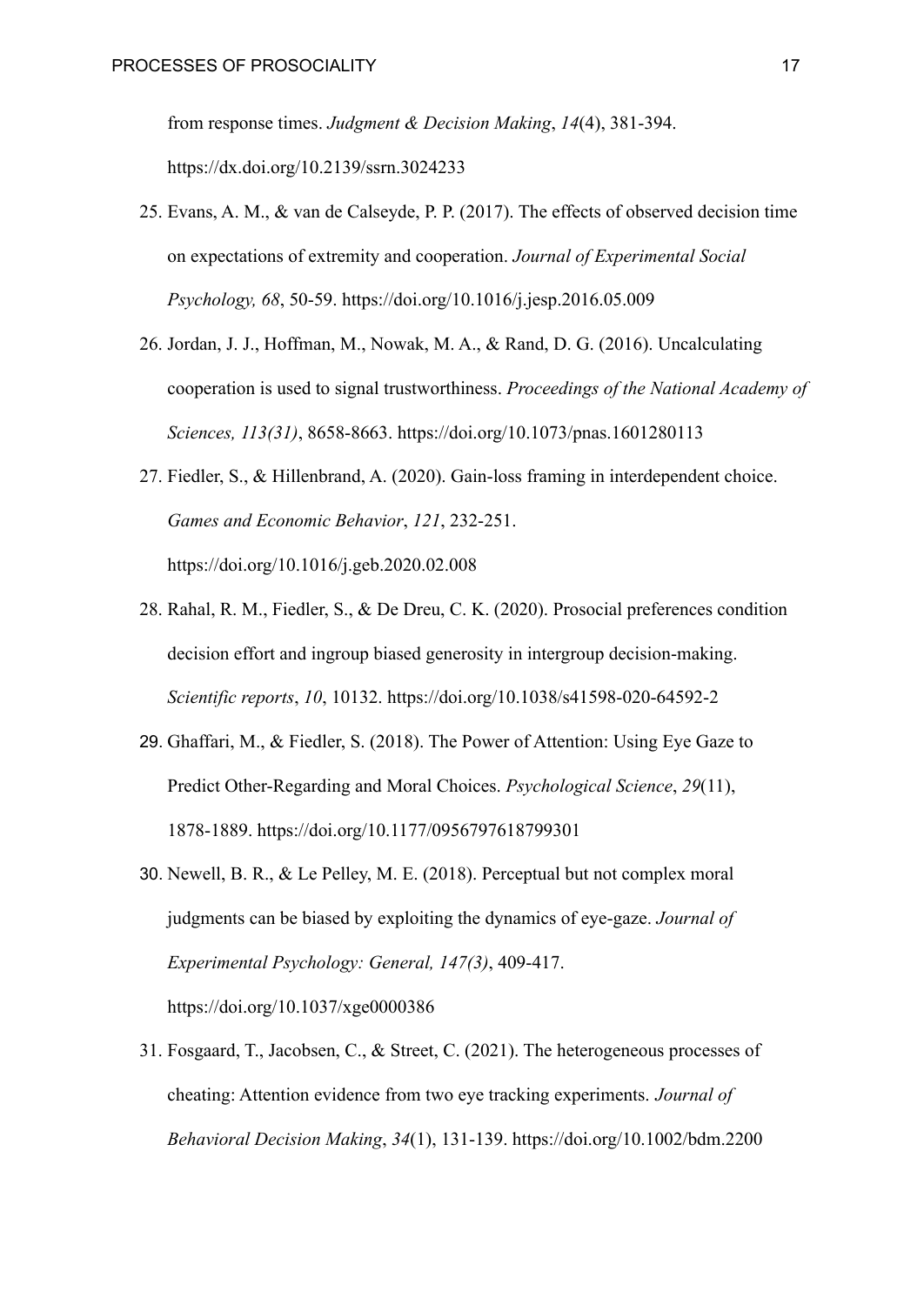32. \* Thielmann, I., Spadaro, G., & Balliet, D. (2020). Personality and prosocial behavior: A theoretical framework and meta-analysis. *Psychological Bulletin*, *146*(1), 30 -90. <https://doi.org/10.1037/bul0000217>

*Meta-analytic review demonstrating the importance of taking a perspective of individual differences and to consider situational factors to understand prosocial decision-making.*

- 33. Andreoni, J. (1990). Impure Altruism and Donations to Public Goods: A Theory of Warm-Glow Giving. *The Economic Journal*, *100*(401), 464-477[.](https://doi.org/10.2307/2234133) <https://doi.org/10.2307/2234133>
- 34. Ottoni-Wilhelm, M., Vesterlund, L., & Xie, H. (2017). Why Do People Give? Testing Pure and Impure Altruism. *American Economic Review*, *107(*11), 3617-3633[.](https://doi.org/10.1257/aer.20141222) <https://doi.org/10.1257/aer.20141222>
- 35. \* Aknin, L. B., Van de Vondervoort, J. W., & Hamlin, J. K. (2018). Positive feelings reward and promote prosocial behavior. *Current Opinion in Psychology*, *20*, 55-59[.](https://doi.org/10.1016/j.copsyc.2017.08.017) [https://doi.org/10.1016/j.copsyc.2017.08.017](https://doi.org/10.1016/%C2%ADj.copsyc.2017.08.017)

*Review of literature relating positive affect and increased prosocial behavior.*

- 36. Aknin, L. B., Dunn, E. W., Proulx, J., Lok, I., & Norton, M. I. (2020). Does spending money on others promote happiness?: A registered replication report. *Journal of Personality and Social Psychology, 119*(2), e15-e26. <https://doi.org/10.1037/pspa0000191>
- 37. Chancellor, J., Margolis, S., Jacobs Bao, K., & Lyubomirsky, S. (2018). Everyday prosociality in the workplace: The reinforcing benefits of giving, getting, and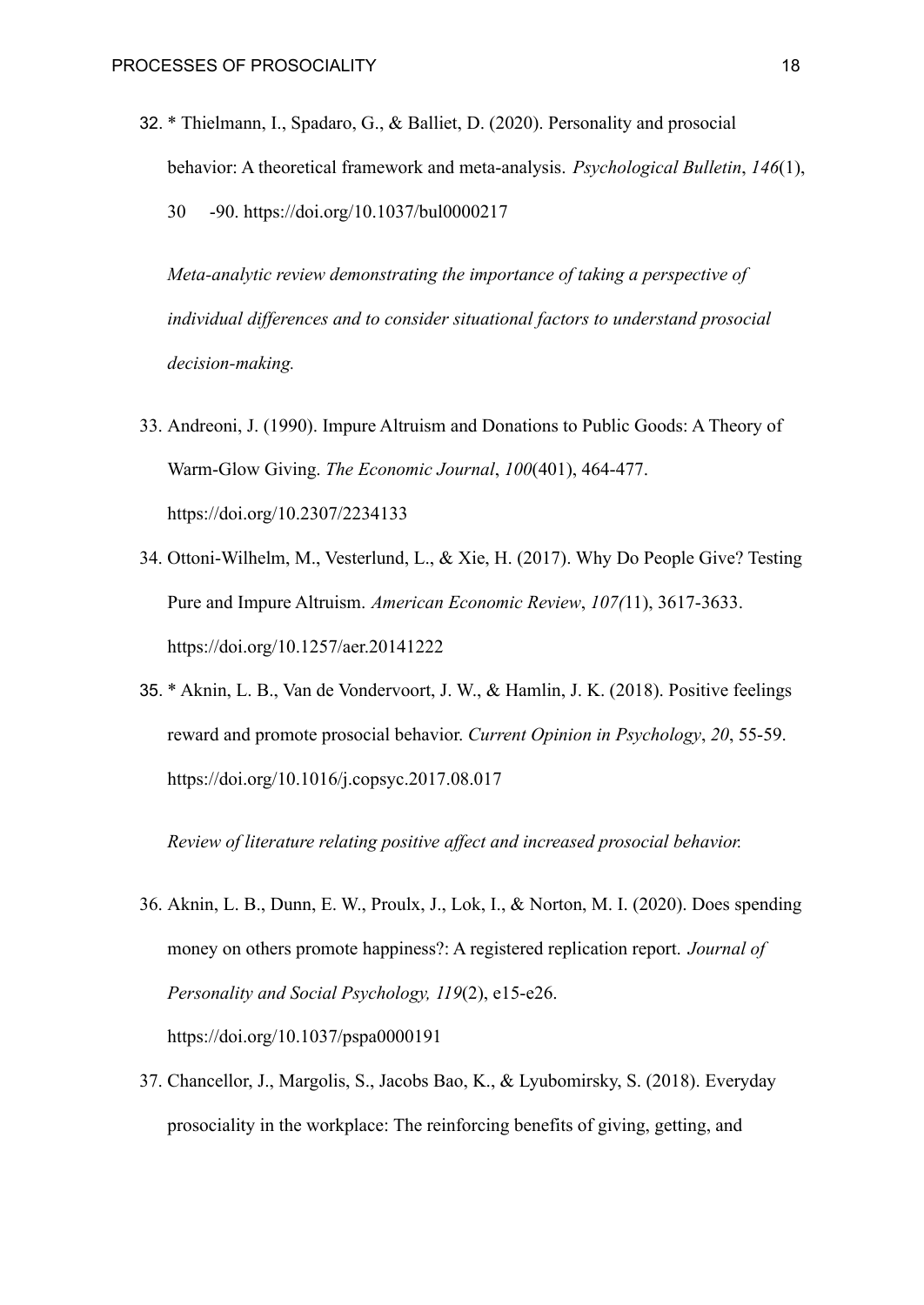glimpsing. *Emotion, 18*(4), 507-517. [https://doi.org/10.1037/emo0000321](https://psycnet.apa.org/doi/10.1037/emo0000321)

- 38. Dunn, E. W., Aknin, L. B., & Norton, M. I. (2008). Spending money on others promotes happiness. *Science*, *319*(5870), 1687-1688. <https://doi.org/10.1126/science.1150952>
- 39. Nelson, S. K., Layous, K., Cole, S. W., & Lyubomirsky, S. (2016). Do unto others or treat yourself? The effects of prosocial and self-focused behavior on psychological flourishing. *Emotion, 16*(6), 850-861[.](https://psycnet.apa.org/doi/10.1037/emo0000178) <https://doi.org/10.1037/emo0000178>
- 40. Schacter, H. L., & Margolin, G. (2019). When it feels good to give: Depressive symptoms, daily prosocial behavior, and adolescent mood. *Emotion, 19*(5), 923-927. [https://doi.org/10.1037/emo0000494](https://doi.org/10.1037/%C2%ADemo0000494)
- 41. Snippe, E., Jeronimus, B. F., aan het Rot, M., Bos, E. H., de Jonge, P., & Wichers, M. (2018). The Reciprocity of Prosocial Behavior and Positive Affect in Daily Life. *Journal of Personality*, *86*(2), 139-146. <https://doi.org/10.1111/jopy.12299>
- 42. Carattini, S., & Roesti, M. (2020). Trust, Happiness, and Pro-Social Behavior. CESifo Working Paper No. 8562, Available at SSRN: <https://ssrn.com/abstract=3699242>
- 43. Corcoran, K. E. (2015). Thinkers and feelers: Emotion and giving. *Social Science Research*, *52*, 686-700. <https://doi.org/10.1016/j.ssresearch.2014.10.008>
- 44. Adcock, S. J., Nelson-Gray, R. O., & Richter, S. (2021). A prosocial manipulation produces increases in positive affect and prosocial behavior, including those high in borderline traits. *Personality and Individual Differences*, *181*, 111019. <https://doi.org/10.1016/j.paid.2021.111019>
- 45. Drouvelis, M., & Grosskopf, B. (2016). The effects of induced emotions on pro-social behaviour. *Journal of Public Economics*, *134*, 1-8. <https://doi.org/10.1016/j.jpubeco.2015.12.012>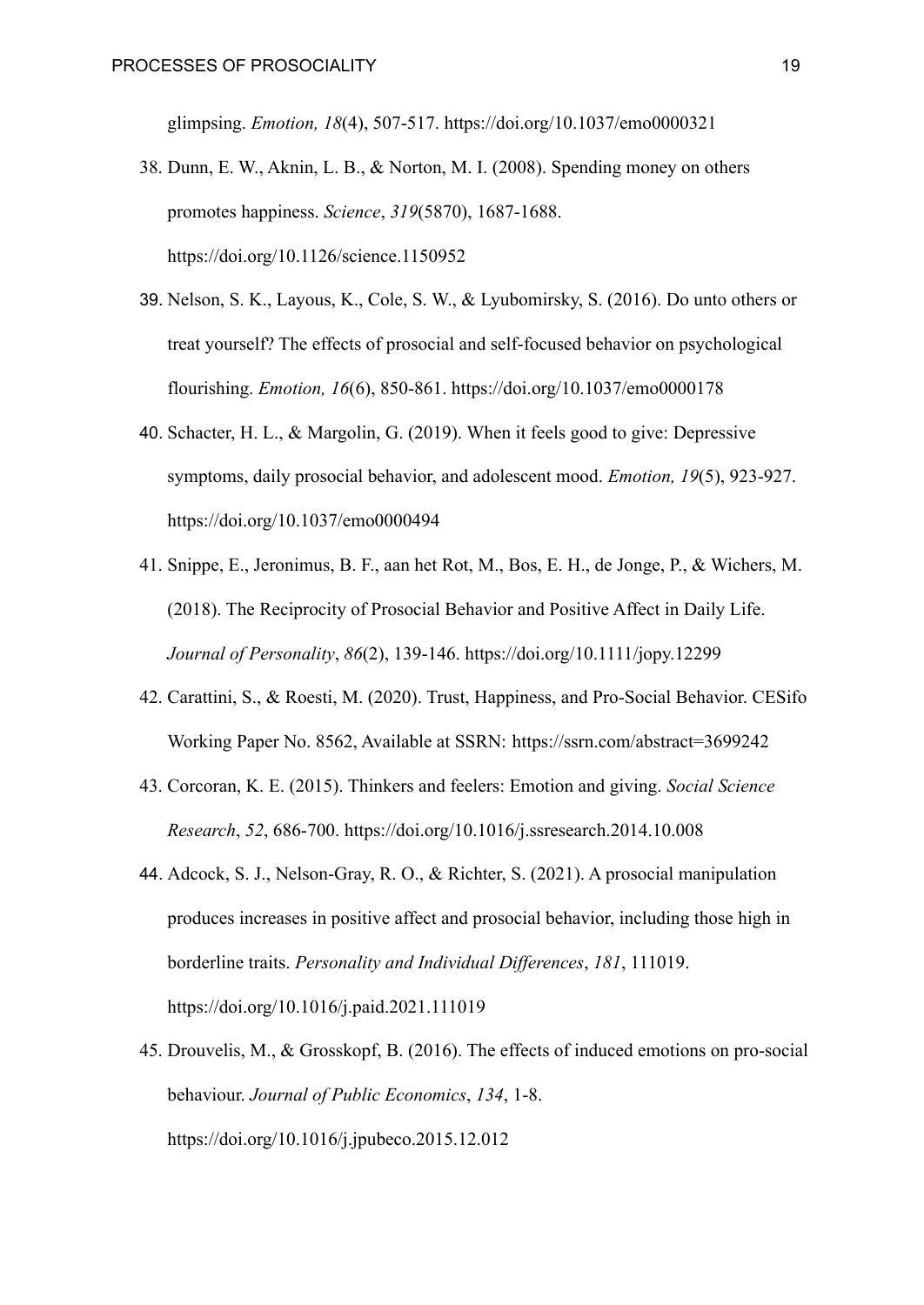- 46. Aknin, L. B., Broesch, T., Hamlin, J. K., & Van de Vondervoort, J. W. (2015). Prosocial behavior leads to happiness in a small-scale rural society. *Journal of Experimental Psychology: General, 144*(4), 788-795[.](https://psycnet.apa.org/doi/10.1037/xge0000082) <https://doi.org/10.1037/xge0000082>
- 47. Isen, A. M., & Simmonds, S. F. (1978). The Effect of Feeling Good on a Helping Task that is Incompatible with Good Mood. *Social Psychology*, *41*(4), 346-349[.](https://doi.org/10.2307/3033588) <https://doi.org/10.2307/3033588>
- 48. Sabato, H., & Kogut, T. (2021). Happy to help—if it's not too sad: The effect of mood on helping identifiable and unidentifiable victims. PLOS ONE, 16(6), e0252278. [https://doi.org/10.1371/journal.pone.0252278](https://doi.org/10.1371/%C2%ADjournal.pone.0252278)
- 49. Jaber-López, T., García-Gallego, A., Perakakis, P., & Georgantzis, N. (2014). Physiological and behavioral patterns of corruption. *Frontiers in Behavioral Neuroscience*, *8*, 434. <https://doi.org/10.3389/fnbeh.2014.00434>
- 50. Simon, H. A. (1967). Motivational and emotional controls of cognition. *Psychological Review, 74*(1), 29-39. <https://doi.org/10.1037/h0024127>
- 51. Petty, R. E., & Cacioppo, J. T. (1986) The Elaboration Likelihood Model of Persuasion. *Advances in Experimental Social Psychology, 19*, 123-205. [http://dx.doi.org/10.1016/S0065-2601\(08\)60214-2](http://dx.doi.org/10.1016/S0065-2601(08)60214-2)
- 52. Gigerenzer, G., & Selten, R. (2001). *Bounded Rationality: The Adaptive Toolbox*. The MIT Press.
- 53. Kahneman, D. (2003). A perspective on judgment and choice: Mapping bounded rationality. *The American Psychologist*, *58*(9), 697-720. <https://doi.org/10.1037/0003-066X.58.9.697>
- 54. Swann, W. B. (1987). Identity negotiation: Where two roads meet. *Journal of*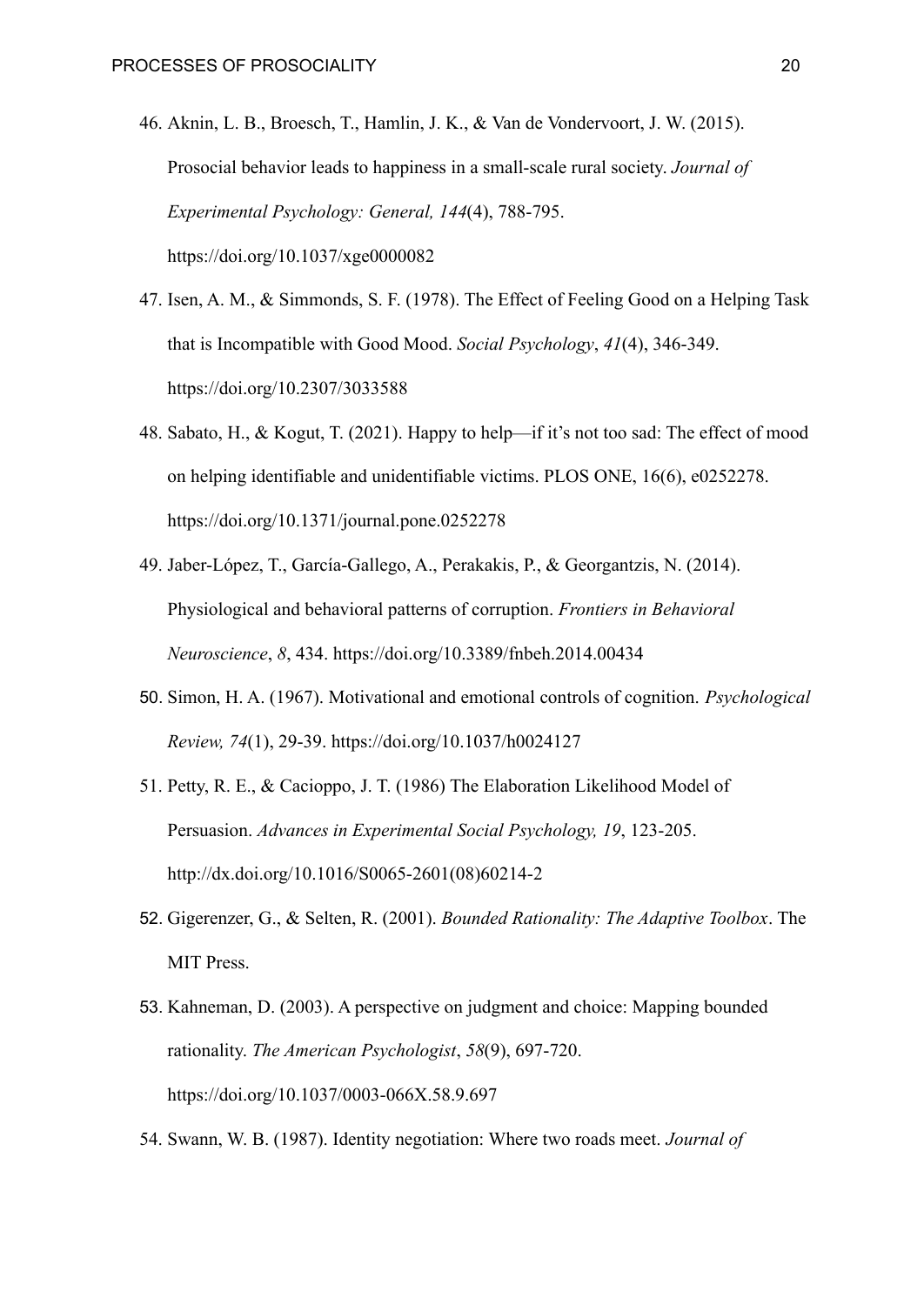*Personality and Social Psychology, 53*(6), 1038-1051. <https://doi.org/10.1037/0022-3514.53.6.1038>

55. \* Rand, D. G., Peysakhovich, A., Kraft-Todd, G. T., Newman, G. E., Wurzbacher, O., Nowak, M. A., & Greene, J. D. (2014). Social heuristics shape intuitive cooperation. *Nature Communications*, *5*, 3677-3677. <https://doi.org/10.1038/ncomms4677>

*Empirical evidence and theoretical development of the Social Heuristics Hypothesis, which makes limited assumptions about the cognitive processes underlying prosocial behavior but omits modeling affective processes.*

56. \* Oatley, K., & Johnson-Laird, P. N. (2014). Cognitive approaches to emotions. *Trends in Cognitive Sciences*, *18*(3), 134-140. <https://doi.org/10.1016/j.tics.2013.12.004>

*Overview article of models describing influences of cognitions on affect.*

- 57. Bless, H., & Fiedler, K. (2006). Mood and the regulation of information processing and behavior. In J. P. Forgas (Ed.), *Affect in social thinking and behavior* (pp. 65-84). Psychology Press.
- 58. Mitchell, R. L. C., & Phillips, L. H. (2007). The psychological, neurochemical and functional neuroanatomical mediators of the effects of positive and negative mood on executive functions. *Neuropsychologia*, *45*(4), 617-629[.](https://doi.org/10.1016/j.neuropsychologia.2006.06.030) <https://doi.org/10.1016/j.neuropsychologia.2006.06.030>
- 59. Bless, H., & Burger, A. M. (2017). Mood and the Regulation of Mental Abstraction. *Current Directions in Psychological Science*, *26*(2), 159-164. <https://doi.org/10.1177/0963721417690456>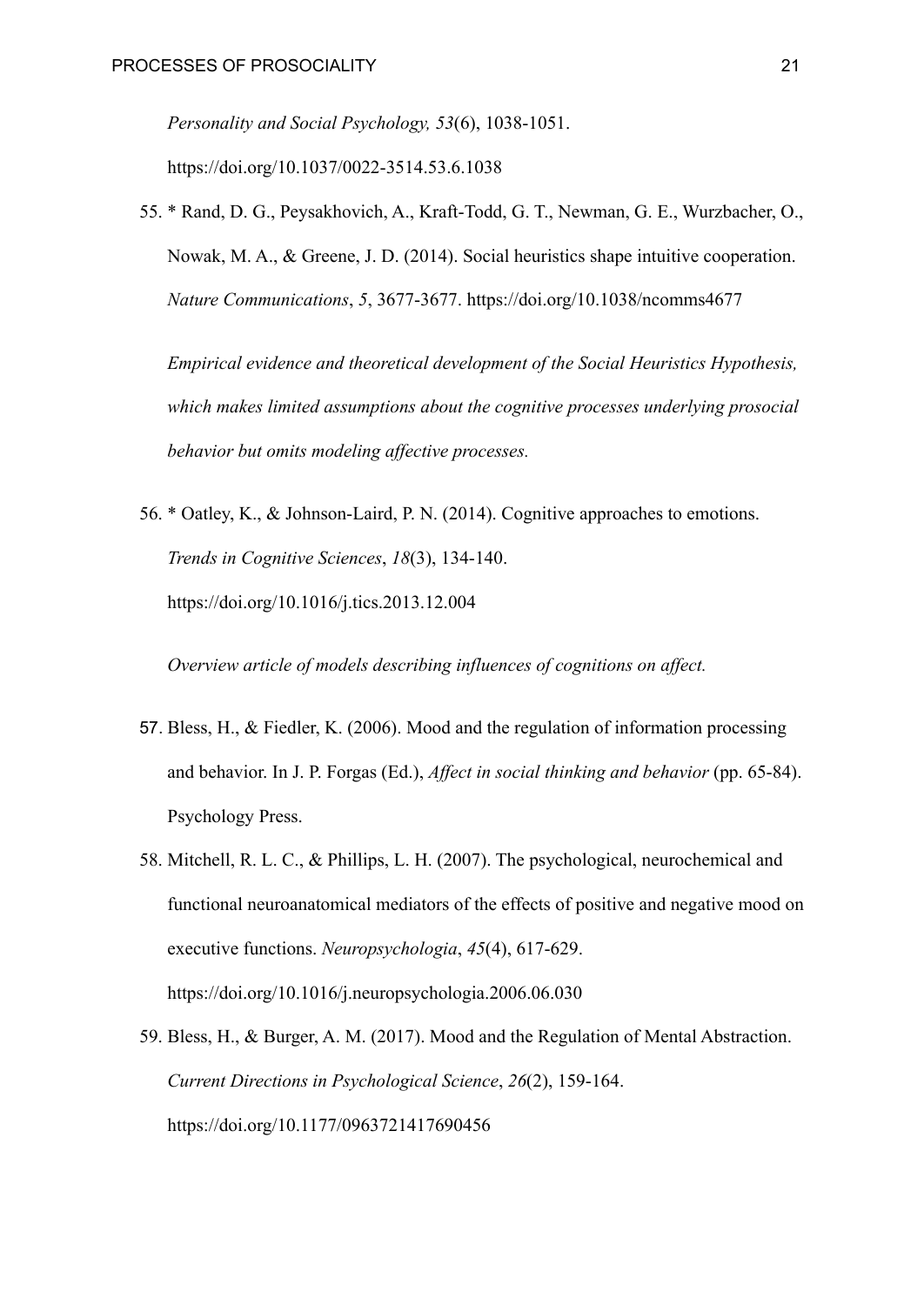- 60. Vanlessen, N., de Raedt, R., Koster, E. H. W., & Pourtois, G. (2016). Happy heart, smiling eyes: A systematic review of positive mood effects on broadening of visuospatial attention. *Neuroscience & Biobehavioral Reviews*, *68*, 816-837. <https://doi.org/10.1016/j.neubiorev.2016.07.001>
- 61. Mackie, D. M., & Worth, L. T. (1989). Processing deficits and the mediation of positive affect in persuasion. *Journal of Personality and Social Psychology, 57*(1), 27-40. [https://doi.org/10.1037/0022-3514.57.1.27](https://doi.apa.org/doi/10.1037/0022-3514.57.1.27)
- 62. Seibert, P. S., & Ellis, H. C. (1991). Irrelevant thoughts, emotional mood states, and cognitive task performance. *Memory & Cognition*, *19*(5), 507-513. <https://doi.org/10.3758/BF03199574>
- 63. Isen, A. M. (1999). Positive affect. In T. Dalgleish, M. Powers (Eds.), *Handbook of cognition and emotion* (pp. 522-539). Wiley.
- 64. Gu, L., Yang, X., Li, L. M. W., Zhou, X., & Gao, D.-G. (2017). Seeing the big picture: Broadening attention relieves sadness and depressed mood*. Scandinavian Journal of Psychology*, *58*(4), 324-332. <https://doi.org/10.1111/sjop.12376>
- 65. Ji, L.-J., Yap, S., Best, M. W., & McGeorge, K. (2019). Global Processing Makes People Happier Than Local Processing. *Frontiers in Psychology*, *10*, 670. <https://doi.org/10.3389/fpsyg.2019.00670>
- 66. Hanif, A., & Fenske, M. J. (2020). Changes in the breadth of visual-spatial attention affect subsequent mood. PsyArXiv. <https://doi.org/10.31234/osf.io/g8s7c>
- 67. Gross, J. J. (2013). Emotion regulation: Taking stock and moving forward. *Emotion*, *13*(3), 359-365. <https://doi.org/10.1037/a0032135>
- 68. Rowe, G., Hirsh, J. B., & Anderson, A. K. (2007). Positive affect increases the breadth of attentional selection. *Proceedings of the National Academy of Sciences*,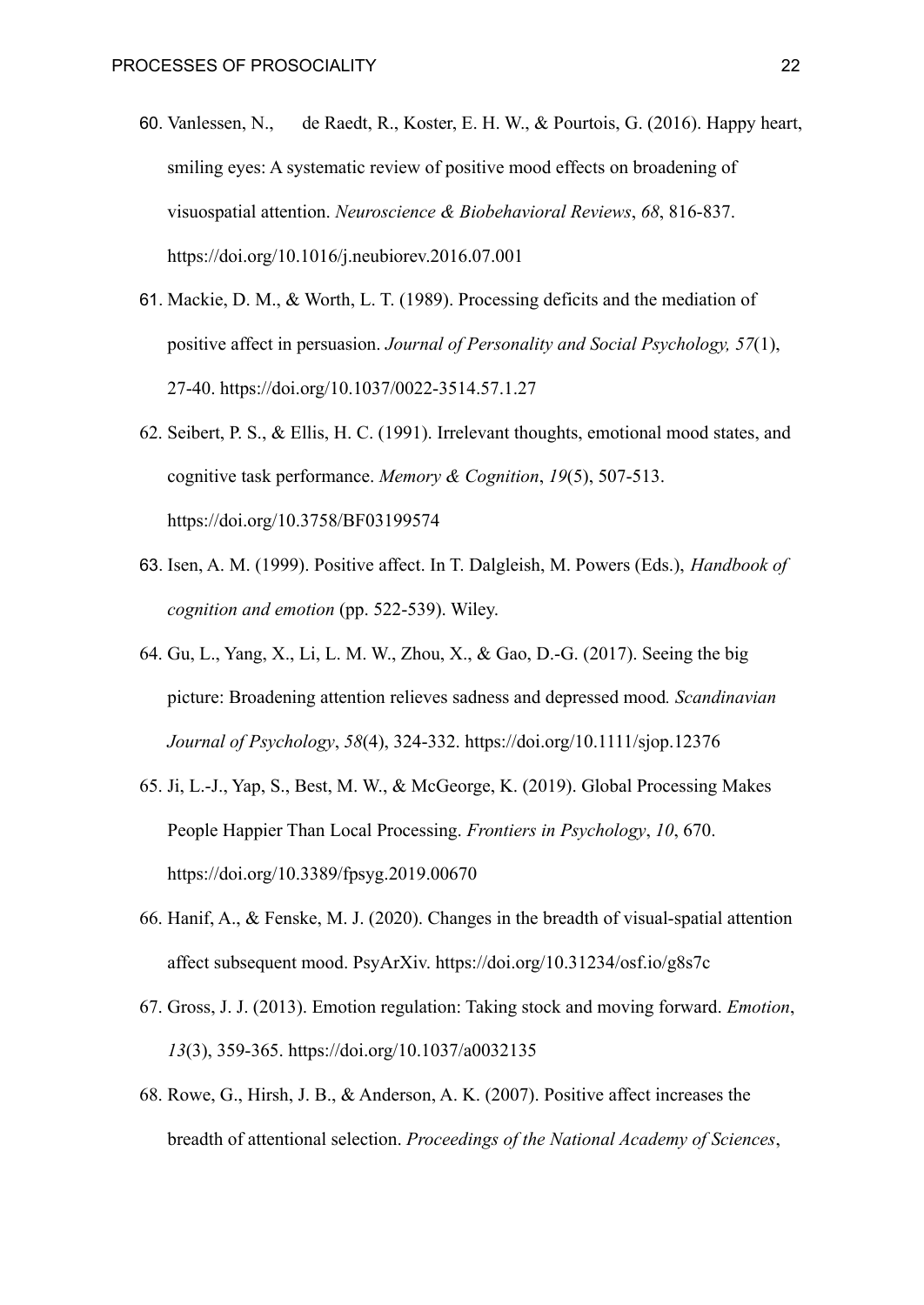*104*(1), 383-388. [https://doi.org/10.1073/pnas.0605198104](https://doi.org/%C2%AD10.1073/pnas.0605198104)

- 69. Schmid, P. C., Schmid Mast, M., Bombari, D., Mast, F. W., & Lobmaier, J. S. (2011). How mood states affect information processing during facial emotion recognition: An eye tracking study. *Swiss Journal of Psychology*, *70*(4), 223-231. <https://doi.org/10.1024/1421-0185/a000060>
- 70. Zimasa, T., Jamson, S., & Henson, B. (2017). Are happy drivers safer drivers? Evidence from hazard response times and eye tracking data. *Transportation Research Part F: Traffic Psychology and Behaviour*, *46*, 14-23. <https://doi.org/10.1016/j.trf.2016.12.005>
- 71. Spering, M., Wagener, D., & Funke, J. (2005). The Role of Emotions in Complex Problem Solving. *Cognition and Emotion*, *19(*8), 1252-1261. <https://doi.org/10.1080/02699930500304886>
- 72. Gere, A., Kókai, Z., & Sipos, L. (2017). Influence of mood on gazing behavior: Preliminary evidences from an eye-tracking study. *Food Quality and Preference*, *61*, 1-5. [https://doi.org/10.1016/j.foodqual.2017.05.004](https://doi.org/10.1016/%C2%ADj.foodqual.2017.05.004)
- 73. Grossheinrich, N., Firk, C., Schulte-Rüther, M., von Leupoldt, A., Konrad, K., & Huestegge, L. (2018). Looking While Unhappy: A Mood-Congruent Attention Bias Toward Sad Adult Faces in Children. *Frontiers in Psychology*, *0*. <https://doi.org/10.3389/fpsyg.2018.02577>
- 74. Blanco, I., & Vazquez, C. (2021). Integrative Well-Being Leads Our Attentional System: An Eye-Tracking Study. *Journal of Happiness Studies*, *22*(2), 787-801[.](https://doi.org/10.1007/s10902-020-00251-7) <https://doi.org/10.1007/s10902-020-00251-7>
- 75. \* Suslow, T., Hußlack, A., Kersting, A., & Bodenschatz, C. M. (2020). Attentional biases to emotional information in clinical depression: A systematic and meta-analytic